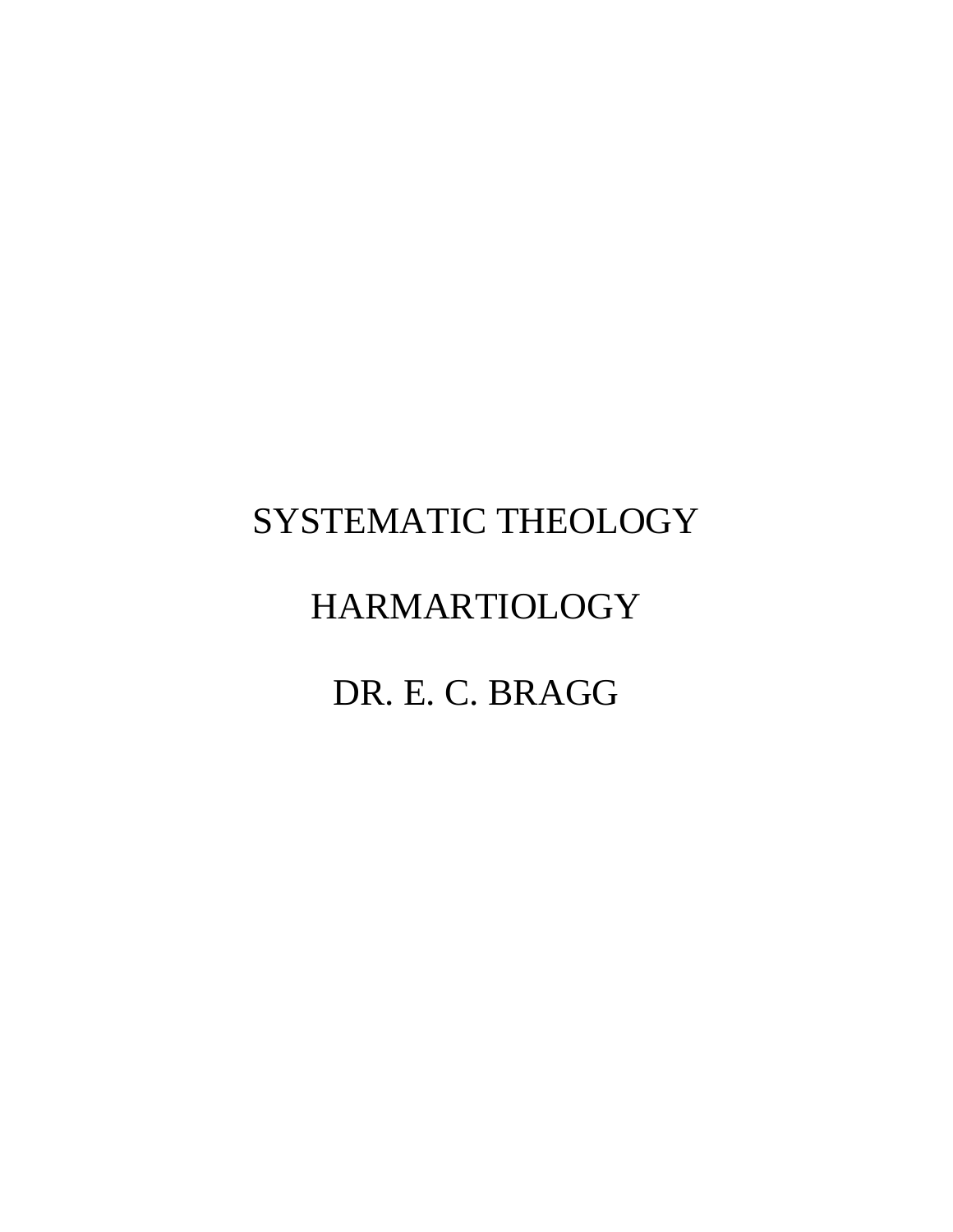## HAMARTIOLOGY

## TABLE OF CONTENTS

## I. The State and Nature of Sin

- A. The Origin of Sin
- B. Some Theories of Sin
- C. The Nature of Sin
- D. The Four-fold Classification of Sin
	- 1. Sin which is Imputed
	- 2. The Sin Nature
	- 3. The Judicial State of Sin
	- 4. Personal Sins
- E. Scriptural Words for Sin
- F. Scriptural Definitions of Sin
- II. Original Sin
	- A. Man's State at Birth
	- B. Some Proofs of Original Sin
- III. The Pollution and Guilt of Sin
	- A. Shame of Sin
	- B. Remorse and Guilt
	- C. Three Propositions
	- D. Degrees of Guilt

## IV. The Unpardonable Sin

- A. What it is not
- B. What it is

## V. The Wages of Sin

- A. The Fact of Sin's Punishment
- B. The Nature of Sin's Punishment
- C. The Certainty of Sin's Punishment
- D. The Duration of Sin s Punishment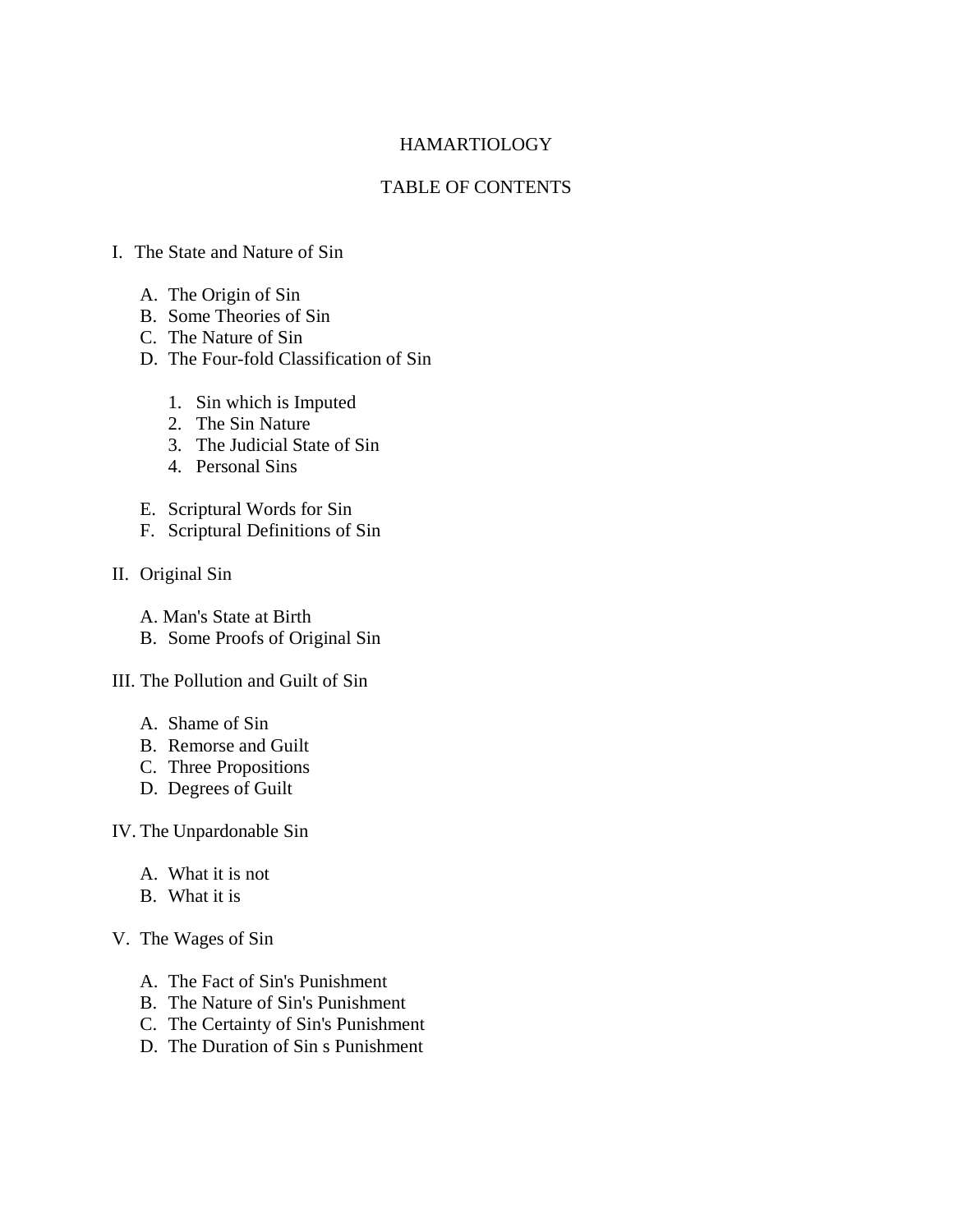## HAMARTIOLOGY

The doctrine of Hamartiology is the doctrine of sin. It is interested in the questions of the nature, extent, pollution, and guilt of sin, taking up the subject from the Scriptural portrayal of sin as "a reproach to any people." It is to obtain a clear light upon sin as a hateful thing to God and a shameful thing to man. It is an addition to God's original creation, outside the working of God, originating in the free wills of man opposed to God.

- I. The State and Nature of Sin
	- A. The Origin of Sin
		- 1. The First Sin

 No one can read the Genesis account of the creation of the world and man without early seeing that sin was here already when man appeared on the scene. Though not in man himself, it was here to tempt Eve and involve Adam in terrible ruins. A brief study of Ezekiel 28:l2-l9 and Isaiah 14: l2-17, though not belonging to the scope of this study but to Angelology, still gives us an inspired picture of the entrance of sin into the angelical realm long before the creation of man. The mystery of how angelical holy creatures, like Lucifer and his angels, could sin is nowhere solved in the Bible, the what, the how, and the when are all given briefly, but not the why, nor the inner nature of their transgression. The real explanation is withheld probably because of our present ignorance.

 Briefly from the Scriptures we may deduce the story of the origin of sin as it first entered the angelical realm. In God's original creation in Genesis 1:1, when all the earth was the paradise of God, Satan was made lord of this part of God's creation, as one of the highest, if not the very highest, of all God's created beings. The creation, at least this part of it, was his kingdom for which he was accountable to God, and still is. Under him was a vast array of angels and maybe other creatures. His was a glorious kingdom, until ambition and pride exalted his heart, causing him to say, "I will ascend into heaven; I will exalt my throne above the stars of God (other rulers), etc.; I will be like the most High," This was the day that iniquity was found in him" and he was "cast out as profane," thus sin was born in the heart of Lucifer, the son of the morning, exalted ruler of the original paradise of God. Revelation seems to intimate that he drew a third part of the stars of heaven with him when he fell, and plunged the original creation into the chaos of Genesis 1:2.

2. Sin in Man

 This was the state of things in the new creation of God in Genesis 1. Sin did not originate in man, but was here already in the person of Satan and his kingdom to be presented in the same guise to man as soon as God placed him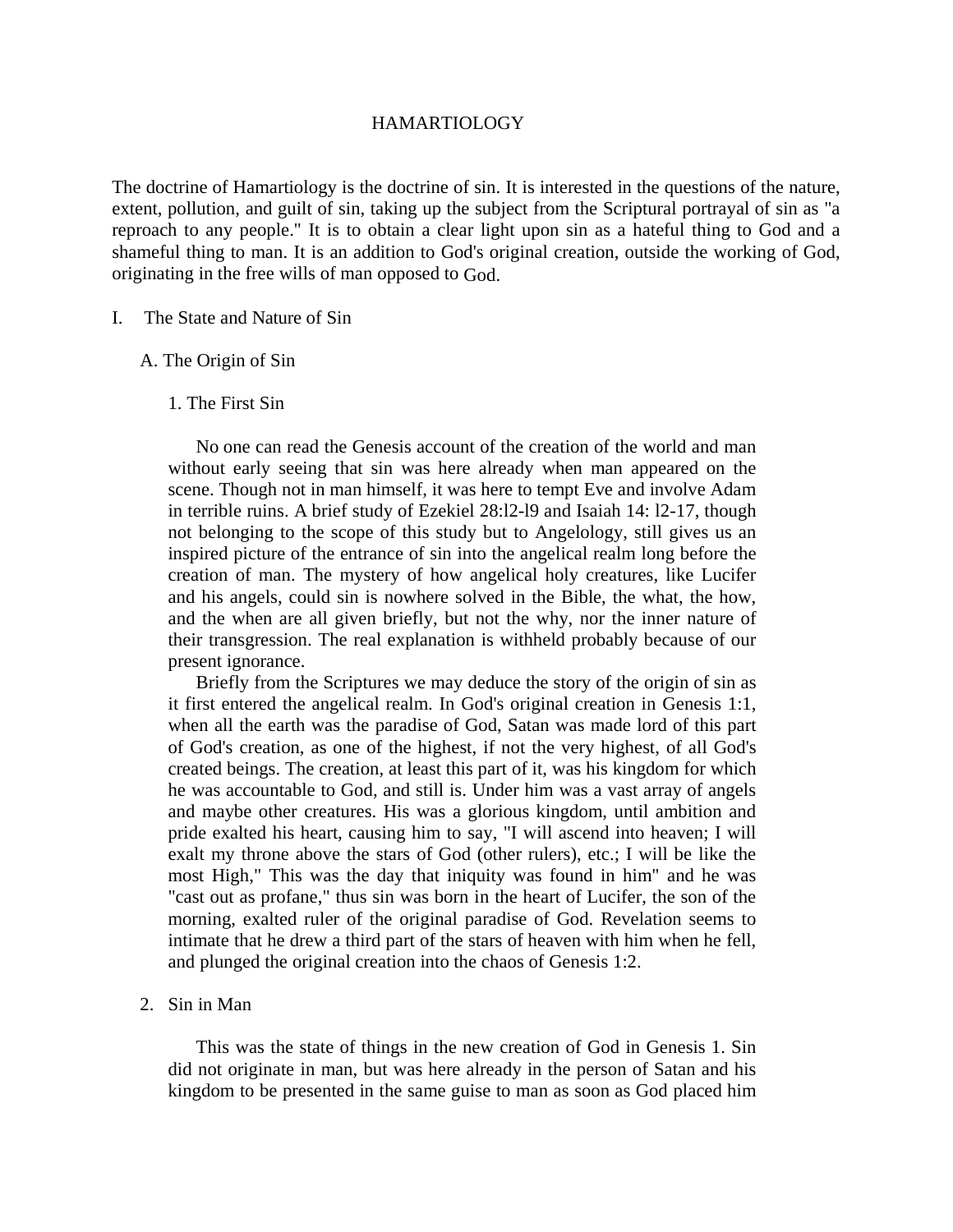on probation. The mystery of how a holy man like Adam could sin is still before us shrouded in much the same mystery as the how of Lucifer's fall.

 The fact of the presence of sin is everywhere apparent and meets us on every page of the Bible. There are two facts: first, that man was created good, holy, and righteous, without any bend in his make-up toward evil; the second fact, there came a change in him. He is not now as he came from the hand of the great Creator. The fact of the fall is very apparent, but theologians find it hard to affix the blame. The greater portion of Catholic theologians follow the Pelagian thought. They would make the first man and all babies moral blanks, without either evil or righteous tendencies. This they do to deny the doctrine of original sin or depravity. Adam, they say, was in a state of moral equilibrium, without either good or bad tendencies, created a moral blank; and he only obtained tendencies either toward righteousness or evil as he acted, so he was created a moral blank, without positive holy tendencies or evil, with only a push needed to determine which one; and, in Adam's case, the devil pushed harder than God. How could the dictum of God, "very good," however, be pronounced upon a moral' blank like that? How could a man with the moral propensities to enjoy and obey God, be a moral blank or choose at all? Adam was created a mature man with complete knowledge, as proven from the Genesis account. How can you have a mature man, who must make mature mind, yet with a blank conscience and moral nature? To withhold from Adam the elements needed to make a right choice and yet to demand of him the right choice is like demanding a baby to choose between putting its hand on the hot stove or not to, when it has nothing in its experience with which to determine the right from the wrong action. The odium of injustice is thrown over upon God, as it is in the class of theologians who made no apologies for blaming God for man's sin. They follow a Calvinistic theology to its ultimate conclusion and trace man's fall to a pre-existent decree of God. They can never understand how God could foreknow if He hadn't decreed it. If He decreed it, then necessity is upon man to fall; there could be no other choice. They grant that God gave unto Adam all the requirements of holiness of nature and right knowledge, but by predetermined decree refused him the freedom to choose anything else but to sin. This is the supralapsarianism of all the early Calvinists, Calvin included.

 I cannot, for the life of me, see where there is anything that can be called sin if it is decreed of God. If it originates in God, it cannot be sin. Neither can there be any blame attached to Adam if necessity was upon him and he had no other choice. How can there be responsibility where there is no choice? In what sense can Adam's sin be a result of his own choice, therefore, blameworthy as all sin is, if God made him sin? How can he even choose if God made him make the wrong choice? Likewise, if God had instilled within man some fixed propensity for evil, how could man be blamed if he acted only according to the God--given laws of his nature? We do not spank a baby for crying if it sits on a pin, or is hungry or sleepy; there is no blameworthiness because it is merely being true to its own nature. How can theologians become so attached to their man-made systems of theology of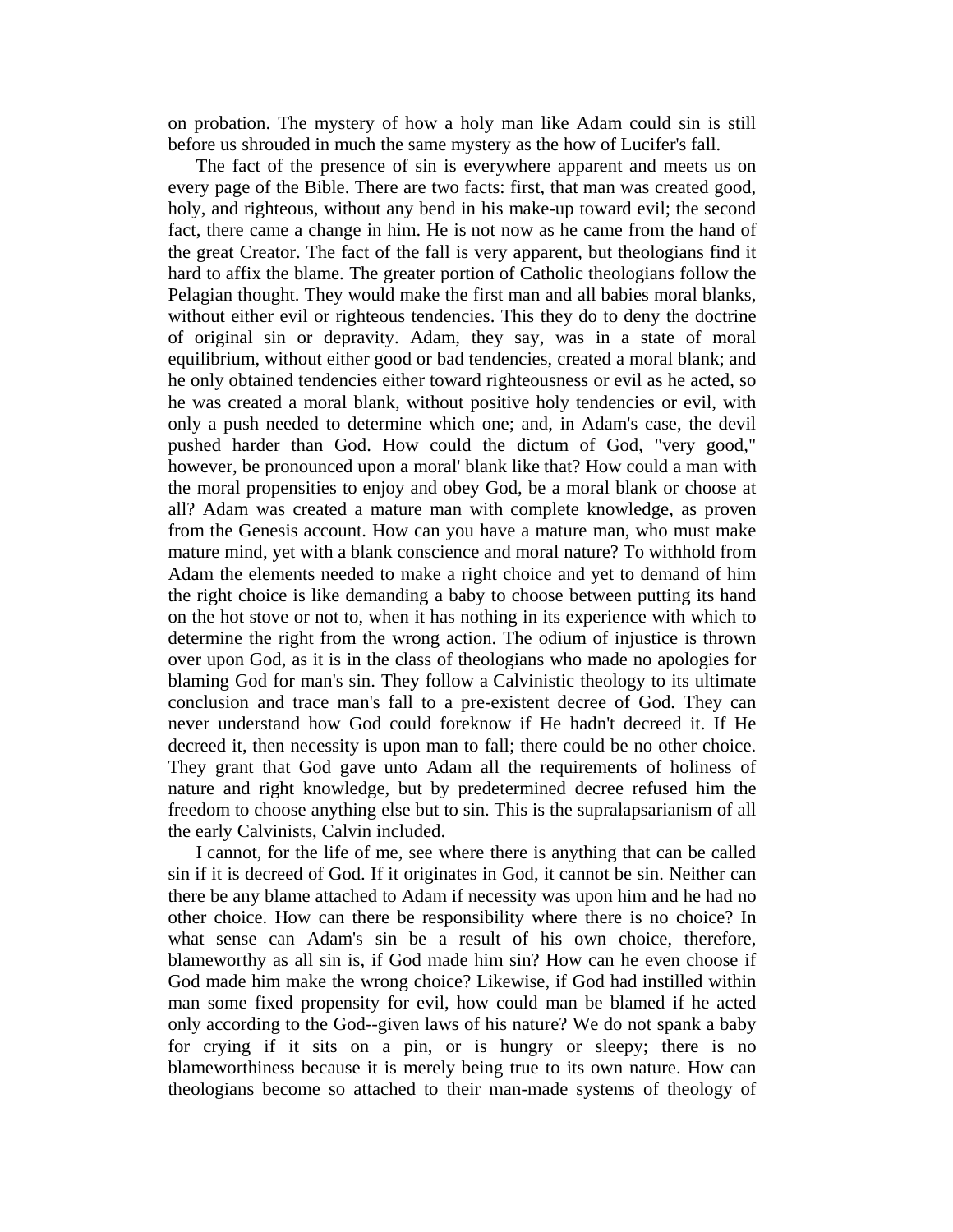predestination and unconditional election as to claim that God would or could create man with some quality of nature in him with an affinity for sin, which made it imperative or impossible not to sin, and then punish him for doing it? God cannot be the author of sin.

 Edwards, bound up to his Calvinistic theories, tries to get around throwing the responsibility upon God by the illustration that the sun doesn't make cold or darkness when they follow infallibly the withdrawing of its beams. God, therefore, is not responsible when He decreed to withdraw His grace. He made man, however, to live In His grace, needing His grace to keep His commandments, why or how, then, could He withdraw it without being responsible? My baby would fall off the bed if I withheld my hand. Am I responsible for his fall if I withdraw my hand? Sin is the acting of a free being in a way he was not made to act; if he were made by God to act that way, it wouldn't be sin at all,

 The true origin of sin is to be found in the true freedom of man's will. Such was the freedom of will which God gave to Adam that he could and did act against his own pure holy nature. You cannot locate the origin of sin anywhere else. Man, out of a pure nature, with only holy propensities, and them by nature, acted wrongly, and the effect of that act was sin, you cannot trace the fall of the sin of Adam back any further than the wrong choice of his free will. To go further back and trace it to a created wrong impulse or even to a decree of God is to make God the creator and author of evil.

B. Some Theories of Sin

1. Many of the ancients believed that sin was sensuousness, that sin originated only in the body, and that all temptation and evil desire came from the body and it only could sin. Plato so taught. The suggested cure was to degrade and shamefully treat the body, as the Eastern religions have done. The worst sins, however, are not accounted for by this theory. What of the sins of temper, pride, cruelty, hatred, avarice, self-righteousness, and unbelief? These are wholly of the soul, apart from the body.

2. Some teach that sin is a negation. Christian Science teaches that sin is merely the absence of good, and error of the mind; but the Bible is abundant in its declarations that sin is positive transgression and hateful to the Lord. He doesn't hate a negative; Christ didn't die for a negative; hell isn't prepared for a negative.

3. Many modernists claim sin to be mere imperfect human developments in the long line of evolution. Any fall of man is not downward, but upward. As we must learn to creep before we walk, so man learns to sin before he learns righteousness. According to this theory, the most civilized must be the most righteous. Is that the case? Satan, who is full of wisdom, must be the most holy. Sin, according to this theory, is the mere vintages of a past monkey ancestry, a few appendages left over from the beastial ego, just plain finiteness. We are supposed to outgrow them. Old age doesn't do away with sin; neither, of course, is this theory, like any other of the modernists, true to the Bible.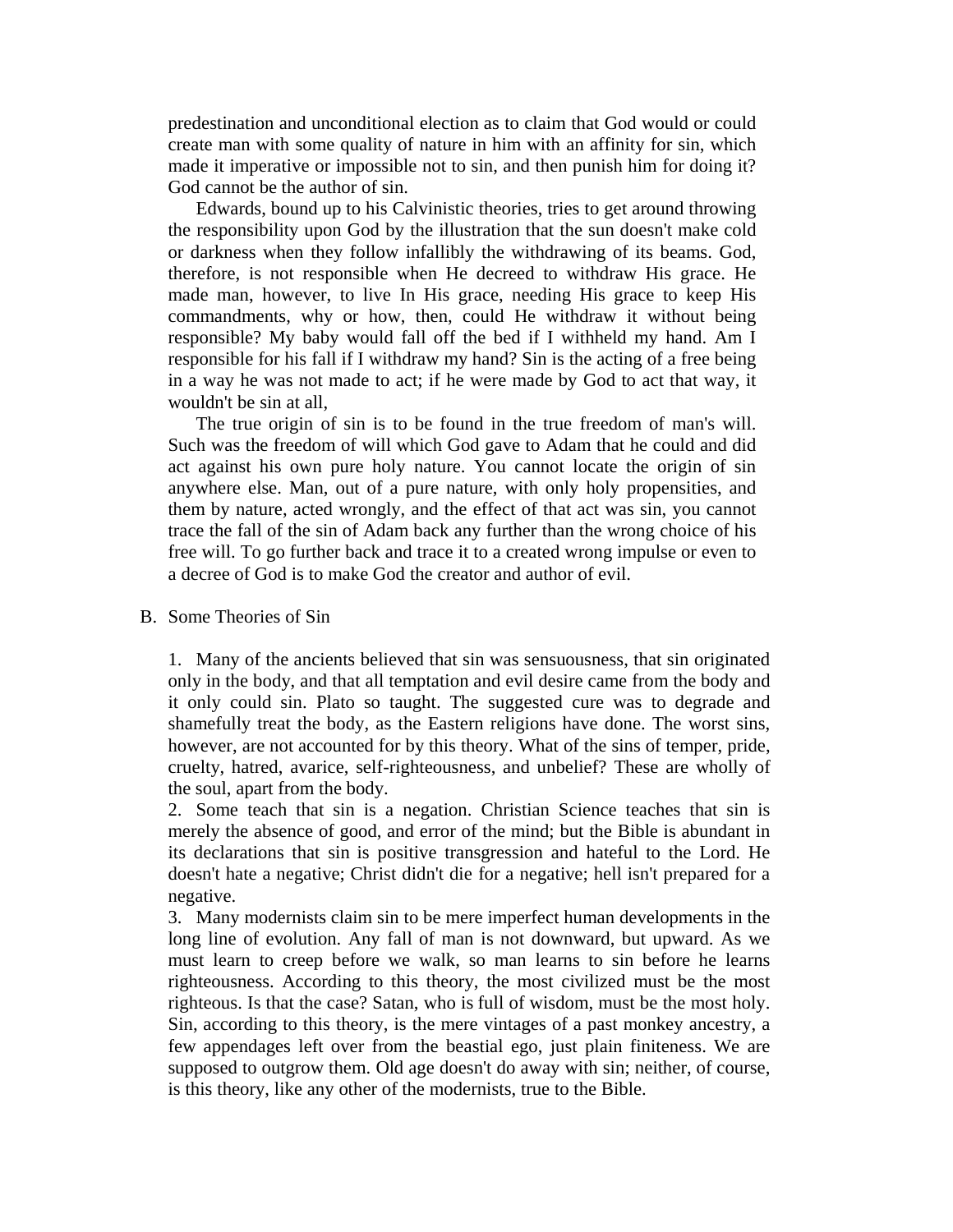4. Many make sin to be just selfishness. They say since the greatest sin is failure to love God supremely, but to love self more; then sin is selfishness. The sins of temperament are not selfishness, such as hatred, malice, and unbelief toward God.

5. Some would make sin an infirmity, a disease for which we are neither responsible nor culpable, an unfortunate thing, of course, but really not responsible; maybe it is just "amiable weakness" for which we are to be pitied but not blamed or censored.

6. Modern psychology and psychiatry taught as a science tech there is no such thing as blatant sin. All sin is only a hidden complex. Some psychopathologists blame parents, home environment, church, and public schools. Do your thing, they say, uninhibited. This is humanism, that man is God, and it leads to heathenism. The only sin is to not have a good time, or be who you want to be, or get what others have, the Pleasure Complex. That this is not God's attitude toward sin is very plain to be seen when we consider the awful price He paid to obtain for us forgiveness of sin and justification for sin.

 All of these theories grow out of a very low estimate of man's guilt before God. Some arise from a rejection of the inspiration of the Bible, and some from the rejection of God's estimate of themselves and His atonement through the Lord Jesus Christ. In the Scriptures the picture of sin is not one of weakness, infirmity, negation, or lack of development, but one of downright rebellion and transgression against God, a lack of conformity to the Holiness and will of God, This lack of conformity can be in actual acts of sin, a constant state of sin or an attitude of sin.

C. The Nature of Sin

 The important question for discrimination is the question, "What Is sin?" What makes one act sinful and another right, or is one attitude right and another wrong? It might seem like an easy question to answer; yet the answer leads us into the very essence of our dependence and relation to God.

 There is a two-fold essence of sin which must be considered if a just understanding of the nature of sin is to be reached. We must consider the acts of sin and the attitude of sin, sins of commission and the thing which causes the commission, the attitude of sin.

1. Sin Considered Objectively, or the Acts of Sin

 Our first thoughts of sin naturally revolve around this relation to the moral law. Paul states, "Where there is no law there is not sin." The moral law is the measure or standard. It prescribes both what he is to do and what he is to be. It is the yardstick of his life. Any deviation or shortening is sin. John writes, I John 3:4, "Whosoever committeth sin transgresseth also the law, for sin is the transgression of the law," and 5:17, '"all unrighteousness is sin," sin, by this is a lack of conformity to the Moral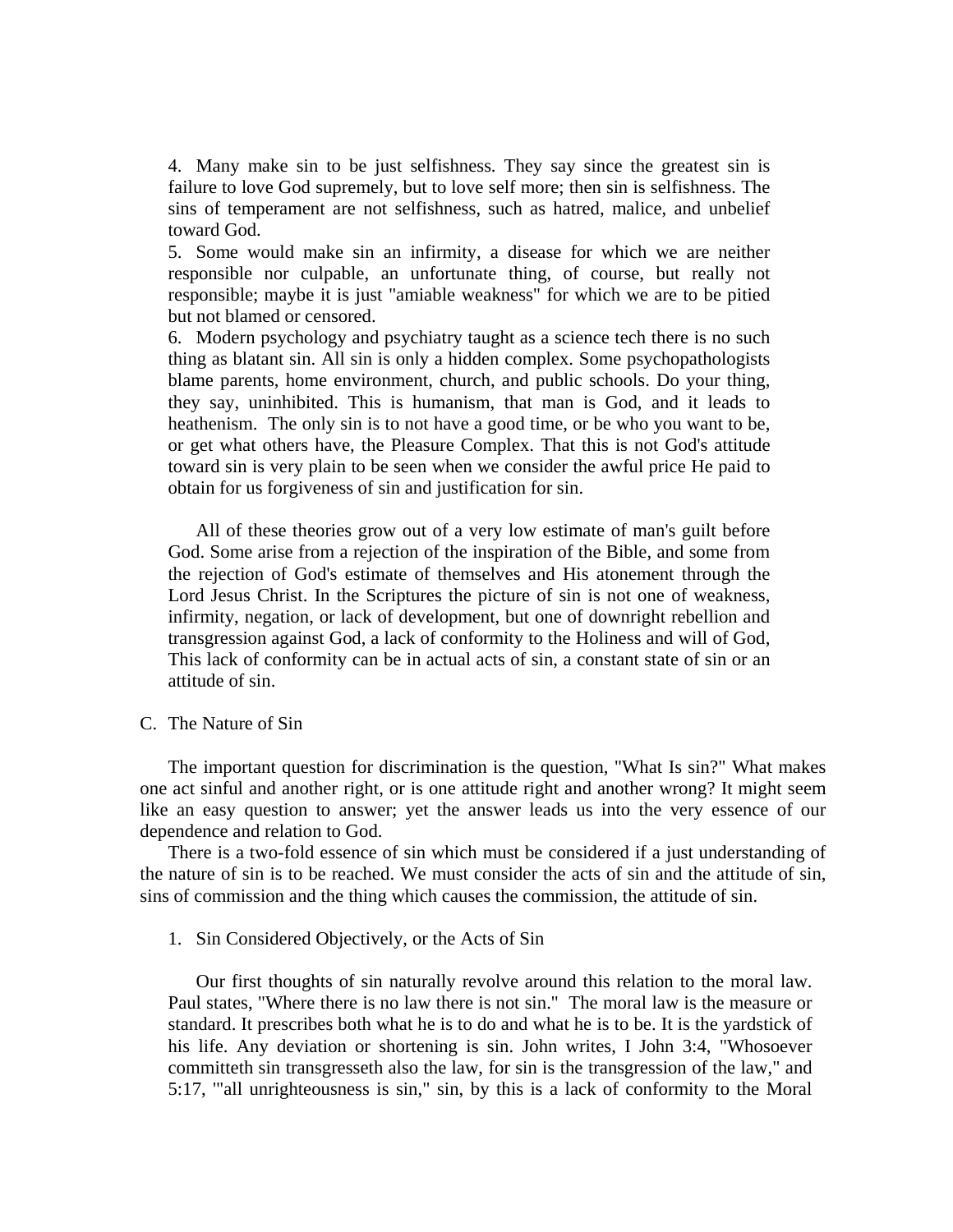law. It makes no difference how this law is revealed to us, by conscience (for Paul in Romans shows the bindingness of the moral law written upon the heart) or whether by revelation. The mode of its coming to us detracts nothing from its authority, so then sin is whatever is not in accordance with the spirit and temper of the moral law, whatever defect, omission, or overt transgression. This does not distinguish between sin and crime. We commit our crimes against our fellowmen, but sin is only against God, Psalm 51:14, "Against Thee, and Thee only, have I sinned and done this evil in Thy sight." Sin is disobedience to God. The moral law is the expression of the will of God, but there is more than that to sin. The moral law is not only grounded in the will of God, but receives its holiness of character from the holiness of God. Any sin, therefore, is in opposition or contradiction to the holiness of God, so the Scriptures say, "Man has sinned and come short of the glory of God." Sin is not only positive, but negative. It is something and a lack of something. It is positive evil and a lack of righteousness. Man would still be a sinner if it were possible for him never to have committed a sin in his life, for he would still lack positive holiness of character and nature. Sinlessness is not holiness, a vacuum is nothing. A lack of no positive evil is not the possession of holiness.

2. There is still the consideration of sin subjectively. This leads us to a little behind the act and attitude of sin into the controlling motives of sin. It leads us to the roots of sin. Sin is a denial of dependence upon God. God has a right to command the moral law to man, because man is completely dependent upon God, We live only in the will of God. It is only because He wills it that we have any existence at all. Our life, our powers, and our very constituent elements depend momentarily upon the continued will of God, thus as our Creator and Sustainer, we "live, move and have our being in Him." Apart from Him we should cease to exist. This gives God absolute property rights over us. As we only live and have any being at all in the will of God, so the law of our life ought to be the will of God. God has a right to command and regulate us.

 Sin is a lack of love toward God. The dependence and obedience we owe God should take the specific form of devotion. The old theological definition of sin is pretty good, "Sin is deficiency of love to God and man." It takes the positive command in the Scriptures, "Thou shalt love the Lord your God with all your heart, and with all your soul, and with all your mind and with all your strength." Sin is estrangement from God. Or the Scriptures picture it as enmity toward God. This independence and lack of devotion causes estrangement or enmity. Romans 8:7, "The carnal mind is enmity against God."

 Sin is self-affirmation. This is the love "of the creature more than the creator," Romans 1:25, worshipped and served the creature more than the Creator who is blessed forever. In self-affirmation, self is the central point from which all things, even God Himself is contemplated, "Lovers of their own selves rather than lovers of God." Here is the heart of the temptation Satan presented to Eve, "ye shall be as gods," self-sufficient, self- supreme, gods within yourself. Thus, the language of sin is "I am, and I am my own, and have therefore full right to live for myself and to do as I please." In its renunciation of dependence upon God; it is Unbelief in its exaltation to place itself equal with God; it is pride in its transference of the homage due unto God to another; it is idolatry. The taproot of sin is self. Even in a Christian there is the constant warring against the flesh. The flesh is just self. Turn the word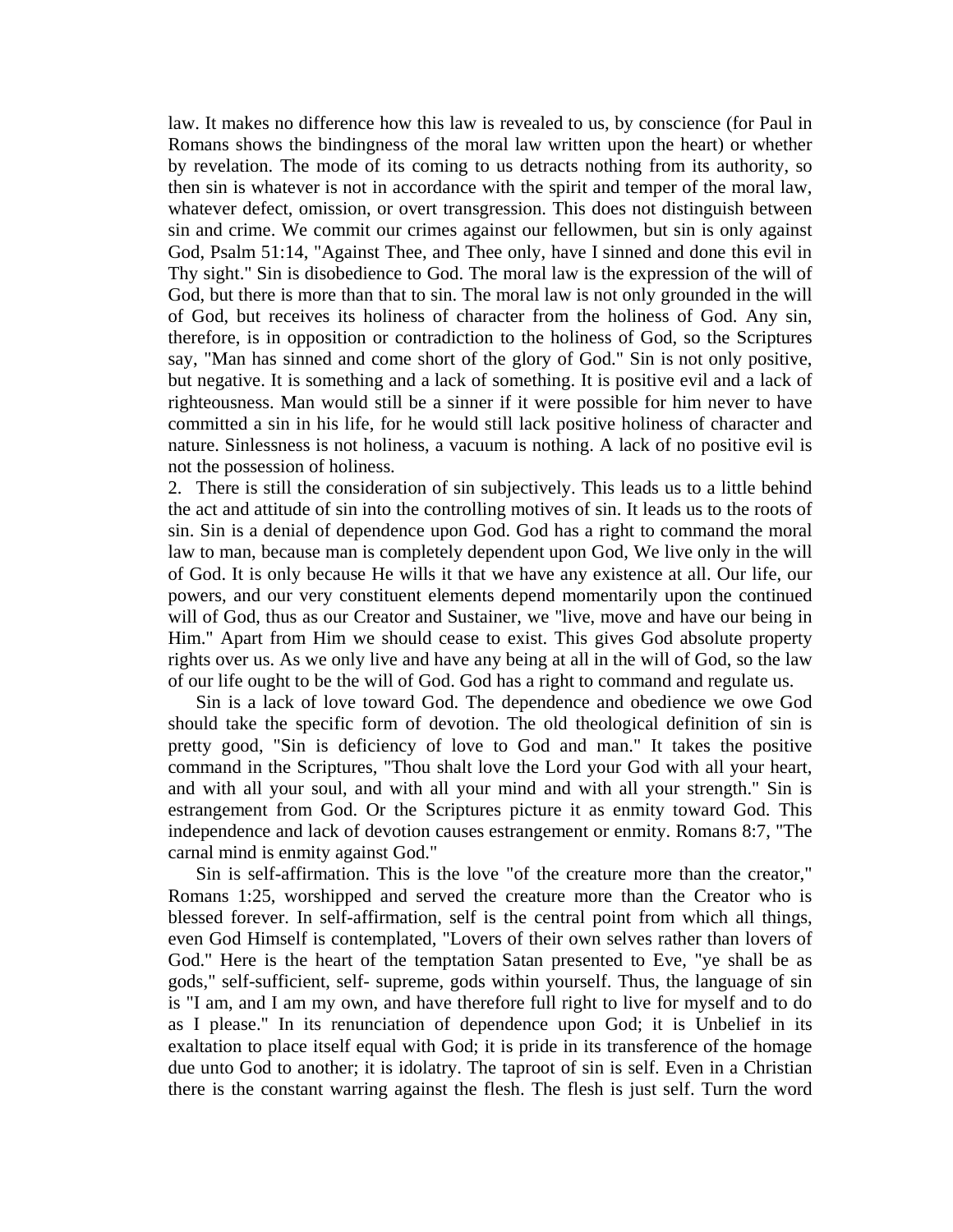around and spell it backwards and you read self, if you drop the "h" like the English do.

D. The Four-Fold Classification of Sin

 The four-fold classification of sin, by the Scriptures, forms the entire basis of God's condemnation of mankind.

1. Sin which is Imputed (Romans 5:12-18). Imputation means to reckon over to, or to attribute unto something or somebody. In the original it occurs 11 times in the fourth chapter of Romans. There are three major imputations set forth in the Scriptures.

a. The imputation of Adam's sin to the race, forming the doctrine of original sin.

b. The Imputation of the sin of man to Christ, basis for the doctrine of salvation.

c. The imputation of the Righteousness of God on those who believe upon Christ, forming the basis for the doctrine of Justification. This imputation may be judicial or actual.

d. Judicial imputation is the reckoning to one of that, which was not antecedently his own, as II Corinthians 5:19, "Where, God for Christ's sake, does not impute sins unto us."

 The imputation of the sin of Adam upon the whole human race is actual imputation, not just judicial, for Romans 5:12 clearly shows that in the federal head representation, we all sinned in Adam, The next two verses shows this imputed sin is not personal sins. Hebrews7:7-10 shows the method. There is also the judicial in verses 17-18, judgment passed upon all men by this sin of Adam.

2. The Sin Nature, Romans 5:19

 Adam's one sin caused him to fall and become an entirely different being, depraved and degenerate from that which he was before. In this fallen state he could only beget fallen creatures like unto himself. How clearly is this brought out in the two statements in Genesis 1:27, "So God created man in His own image;" then both in Chapters 5:1-3 (especially verse 3), "And Adam lived an hundred and thirty years and begat a son in his own image and called his name Seth." Therefore, every child of Adam is born with the Adamic nature in its sinful state. It is very important to get the distinction between imputed sin and imparted sin. The imputation of sin is the legal result of the covenant relationship in which man was put by God in the person of Adam. The imputation of sin is the divine declaration of the fact, while the sinful nature or imparted sinfulness is the actual inheritance we receive by being born in a fallen state.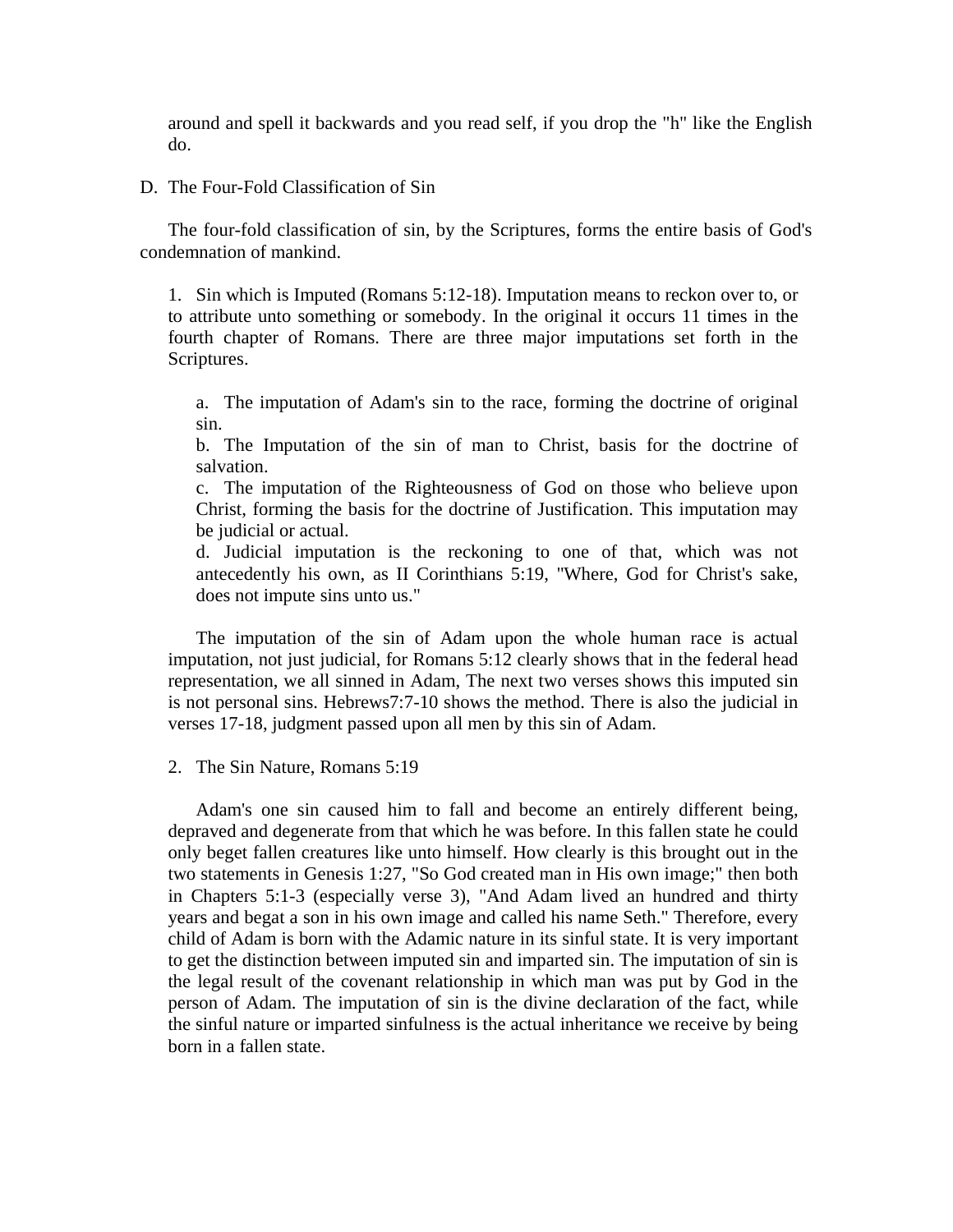3. The Judicial State of Sin

 This is the sentence of sin pronounced upon all men, both Jew and Gentile by the divine decree of God, Romans 3:9; Galatians 3:22; Romans 11:32. God pronounces the whole world to be under sin. This means to be divinely reckoned to be without merit, which might contribute toward salvation. Thus, salvation is by Grace alone, so God excludes by decree any human merit. This is for this age alone, since in the dispensation of law there was difference between Jew and Gentile. Ephesians 2:12-13, Romans 9:4-5.

4. Personal Sins (Romans 3:23) "For all have sinned..."

 This was called by the theologians, "Actual sins," which wasn't such a good term as imparted sin by receiving a sinful nature is actual sin, too. This personal sin includes everything in the daily life which is contrary to or fails to conform to the character of God.

E. The nature of Sin from the Scriptural Words Used

 It is very instructive to study the literal meaning of the Hebrew and Greek words for sin and the kindred words. These meanings disclose the true nature of sin in its various and manifold manifestations. These words are the Holy Spirit's definition of sin. When considered separately then combined, they give a full presentation of God's estimate of sin. We shall consider just the major words.

1. Sin (Hebrew - chata, to sin)

 In the Greek New Testament the word, Hamartano, means the same thing as the Hebrew word, the meaning is to err or miss the mark. In all its forms it occurs over 174 times in the Bible and Paul uses it over 71 times in its moaning of missing the mark; it signifies a coming short or failure to reach the divine standard. The meaning of the word can be seen where it is used of the left-handed Benjaminites who did not "miss" the mark when they used the sling, Judges 20:16. Here the word "miss" is chata, to err, or miss the mark. Note some illustrations:

a. New Testament: Luke 15:18-21, the prodigal son missed the mark of his father's will. Matthew 27:4, Judas missed the mark of discipleship and betrayed Christ. II Peter 2:4, the angels missed the mark when they left their first estate. b. Old Testament: Numbers 22:34, Balaam knew he was headed on the wrong road, and when stopped by the angel of the Lord, he said, "I have sinned. ...I will get me back again." What an expressive word for sin! To sin is to miss everything God has for one, to miss God's righteousness, His love, His purpose for you, His fellowship, His salvation, and, finally, His home forever.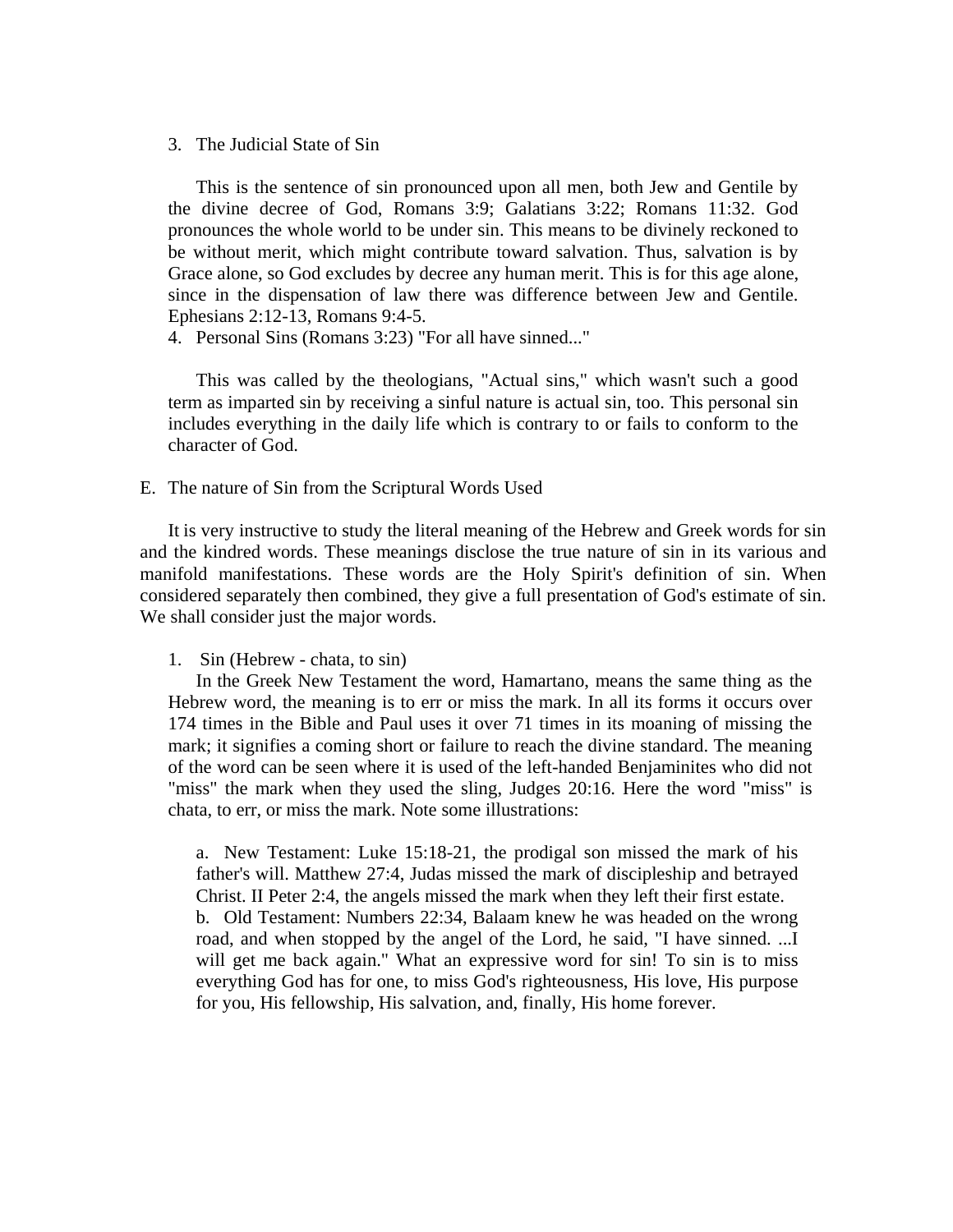## 2. Iniquity

 There are a number of words in the original translated in the A.V. - Iniquity. Some of them: a reavel, signifying rebellion; a ven-vanity; havvah - mischief; ave evil, perversity and perverseness; amal - misery; resha - wrong and, in the Greek, adikema or wrong doing; peneris - evil and a number of times for unrighteousness and lawlessness. The prevailing thought is perversity, stubborn sinfulness linked with wrong doing, bent out of line, or perversion of the right. Our English word "wrong' suits this meaning. David confessed, "I have sinned" or "done wickedly" in numbering the people, "done wrong" in numbering of Israel. II Samuel 24:l7. This opens a multitude of different windows on sin, but the main thought is a bending, twisting, and warning of the right to the wrong use with perversity of nature.

## 3. Transgression

 There are nine distinct words in the original Hebrew and Greek which translated transgression in the Authorized Version. Some of them are, "bagad" - deceive; "maal" - trespass; "labar" - to pass over or go beyond the commandment as Saul confessed, I Samuel 15:24; "I have transgressed the commandment of the Lord." The story here is how he intruded into the priestly office and sacrificed. In the New Testament the Pharisees said, "The disciples transgress the traditions of the fathers." Christ answered, "Why do ye transgress the commandment of God by your traditions?" 4. Trespass

 A translation of "maal" - signifying treachery, unfaithfulness, and break of trust, and signifies the intrusion of self-will into the sphere of divine authority. Hebrews 6:7, "But they like Adam have transgressed the covenant; there they have dealt treacherously against me. Job refers to the same thing, 31:33, "If I covered my transgression as Adam by hiding mine iniquity in my bosom." Adam tried to hide his sin. This is sinning treacherously, sinning and trying to conceal it, like the Pharisees who, for pretence or for a cloak made long prayers. Like Bancroft says of the hypocritical sin, "To prate well in prayer and be ill in practice is to be a sepulcher of death."

## 5. Rebellion

 The word is translated from "morad" and kindred words meaning to rebel, also from "mori" meaning not only rebellion but bitterness, and "Sarah" turning aside, hence, it is a revolt or rebellion against God's authority, spiritual rebellion, and anarchy. Sin is a rebellion against God, an affront against God, but since man is ill bred such can be expected of him, Isaiah 1:2, "I have brought up children and they have rebelled against me," or Deuteronomy 31:27, "For I know thy rebellion and thy stiff-necked."

## 6. Unrighteousness and Unjust

 From the Greek word adikos, meaning devoid of righteousness, and justice, that which is not right, dishonesty, unfairness, Romans 6:13, "Yield not your members as instruments of unrighteousness," or II Peter 2:13-15, which speaks of both the rewards of unrighteousness and the wages of unrighteousness, and names some things not right or unrighteous, such as deceit, adultery, beguiling, hearts exercised with covetousness and cursed children, having forsaken the right way; I John 1:9 speaks of Christ's blood cleansing the saint of "all unrighteousness."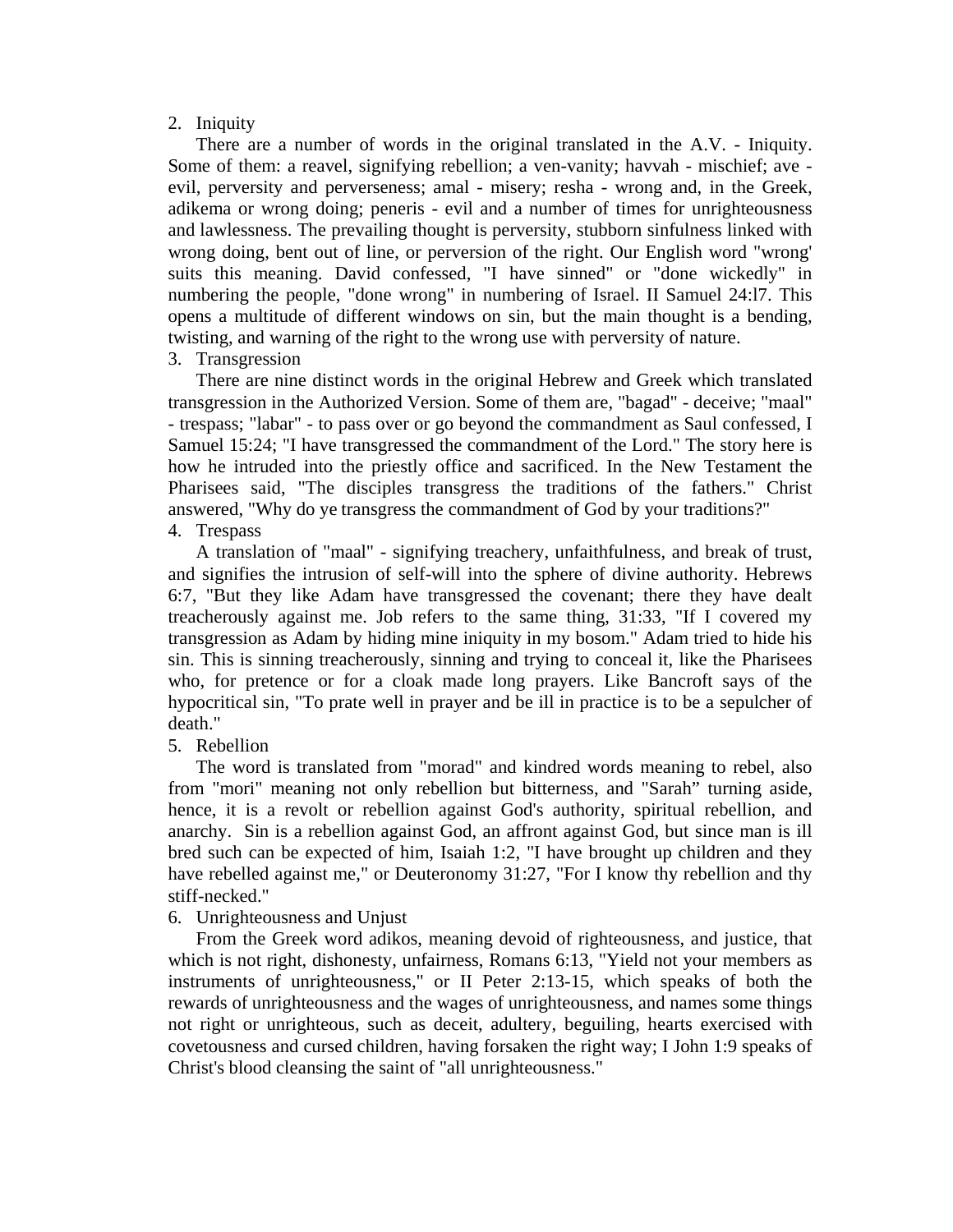## F. Some Scriptural Definitions of Sin

## 1. "Sin is the transgression of the law," I John 3:4.

2. "Whatsoever is not of faith is sin," Romans 14:23.

3. "To him that knoweth to do good and doeth it not to him it is sin," James 4:l7.

4. "All unrighteousness is sin," I John 5:17.

5. "A high look, and a proud heart, and the plowing of the wicked is sin," Proverbs 21:4

6. "The thought of foolishness is sin," Proverbs 24:9, or better in the R.V, "The thought of the foolish is sin." The thought in the original is premeditation. See Genesis 6:5, "And God saw that the wickedness of man was great upon the earth, and that every imagination of the thoughts of his heart was only evil continually."

7. "And when He is come, He will reprove the world of sin and of unrighteousness and of judgment of sin, because they believe not on me," John 16:8-9, R.V. unbelief of Christ is sin.

## II. Original Sin

 As Adam stood as the representative of the human race in His probation and fall, so that He not only involved himself in ruin when he sinned but death and sin passed upon all men by his sin, Romans 5:12-19, so also did the condemnation and depravity which was passed upon him and passed on likewise to his posterity. They like him are guilty and corrupt. His children are born in his image, (Genesis 5:3); by the very laws of natural propagation they partake of his nature, and that nature is corrupt and fallen. This state of the individual at birth and by inheritance has been variously called by the theologians, inherent corruption, native depravity, and original sin. Why?

A. Our personal existence begins in sin. Adam's original beginning state was holy, but since his fall, each child begins his existence with sin, in corruption. Our origin is in sin, thus it is original sin.

B. He called it original sin to show its close connection with the first or original sin in Adam, thus all subsequent sins are conditioned by the first sin in Adam, that original sin bears a relation to all subsequent sin, and the native state of sin in which we are born is related by inheritance to Adam's sin.

C. The third reason he used the term original sin is because that inborn corruption is the original source of all our actual sins. The sins of our life originate in the sin principle in our life, this native depravity.

 The primary meaning is the relationship of Adam's sin as the original head of the long series of human sin, and since his sin, is the native depravity of each individual in the long series of his life, causing and determining them. In this discussion the prime thought for consideration is original sin as the inherent corruption in which every child of Adam finds himself beginning his earthly exist and conditioning it all through his life.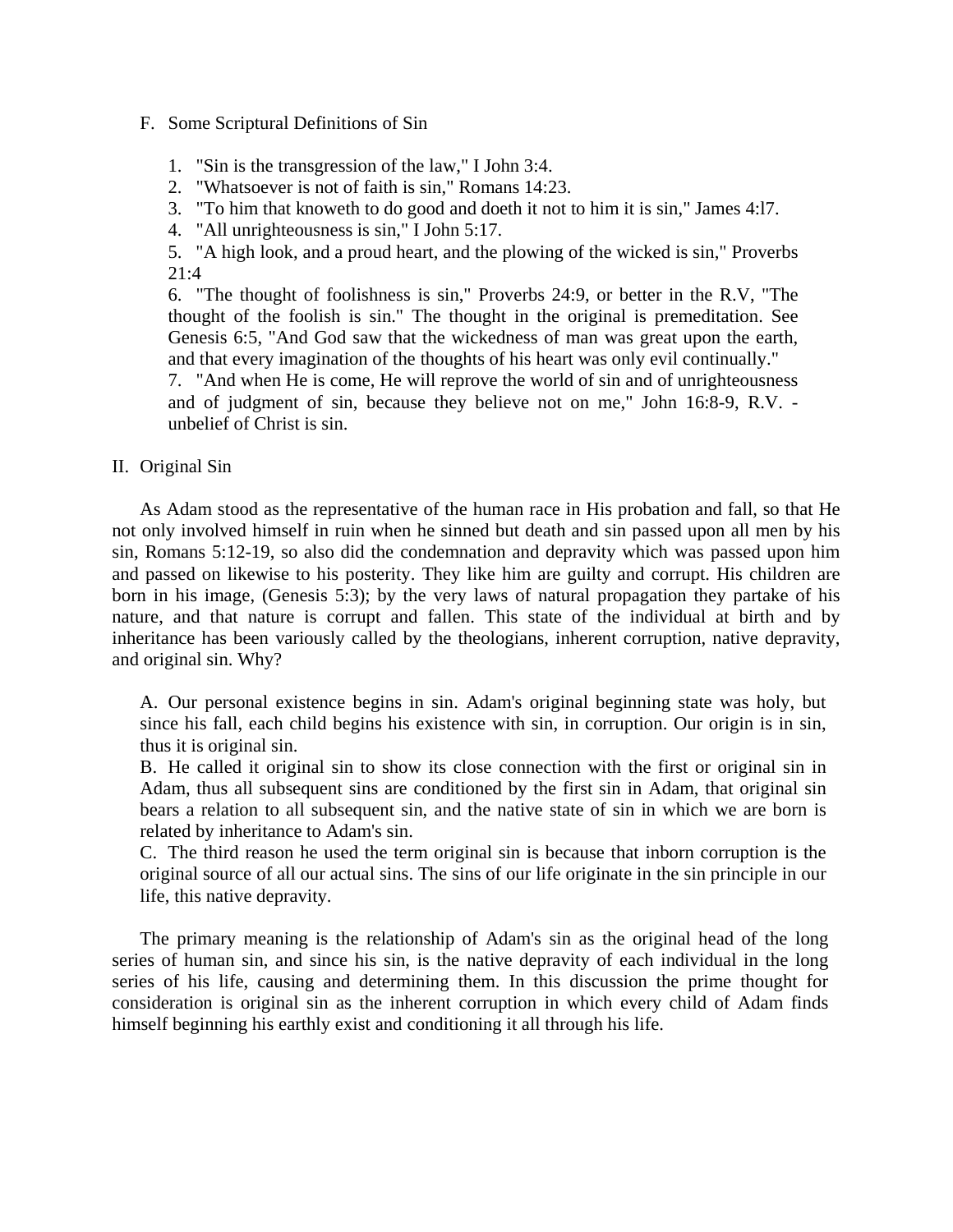- A. The first thought to be considered is what is the state in which man is born?
	- 1. Sin is the mould of man's moral being

 There is a sinful principle at work prior to any voluntary agency, before the working of any consciousness. The Pelagians taught that man is born without any determining thing in his nature, without character, and only as the acts and habits are formed is there any bend in his nature toward holiness or sin. Such is not the teaching of the Scriptures. It is plain in its teachings that at birth I inherit a sinful nature, which determines every subsequent action, even before those actions are of the conscious will, Psalm 51:6, "Behold, I was shapen in iniquity; and in sin did my mother conceive me." and Psalm 56:3, "The wicked are estranged from the womb; they go astray as soon as they are born, speaking lies." John 3:6 states, "That which is born of the flesh is flesh, that which is born of the spirit is spirit." Ephesians 2:3 says, "We were by nature the children of wrath."

 There is a disposition, a sinful principle, so all pervading as to be termed "nature at work within man from birth which determines his every action, perverts the will and darkens the mind and blinds the heart whenever man is to make determination between sin and holiness. This sinful nature is not something which has invaded him in the course of his life, but something inherited at birth, interwoven into the very texture of his soul from the very beginning of his existence, and cleaves to every faculty. Sin is the law of his life. It is his nature in the same sense in which ferocity is the nature of a tiger, or cunning is the nature of a serpent or fox. Sin is the expression of the inmost moral being of man. He is so bound up with sin, with the fibers of his soul so intertwined with it, the springs of his life so poisoned with it, until he could as soon cease to be human as to cease to be a sinner. He lives, moves, thinks, and feels in sin. Sin is not an accident, but co-lives and, in fact, co-originated with his very existence. He was born in sin, and sins, since it is the mould of his life.

2. The Natural Depravity is Both Negative and Positive.

 In its negative aspect it implies the total destitution of all those habits and dispositions which constituted the glory of the first man Adam in his original state as created and enabled him to reflect the image of God. Every principle of holiness was lost. There is no intermediate step between life and death, and the absence of this holiness of God in man is termed in the Scriptures as "Spiritual Death." The holy life of God in man is extinguished, Ephesians 2:1; "And you hath He quickened (given life) who were dead in trespasses and in sins." In this passage death is the terminology for the complete destitution of those holy spiritual qualities likened unto life. We shall have occasion to return to this thought for its defense, from those who maintain that man no matter how far he has fallen still has some godlike qualities left which could be termed "good."

 In its positive aspect, natural depravity includes a positive corruption. It is an active disposition to what is evil and opposed to the perfections and holiness of God. Man is so constituted as to be an active creature, he cannot be neutral, and therefore the lacking of holiness makes him manifest the opposite of holiness or evil. If he acts at all, he must do so either along a holy line or an evil line. Some might tend to open corruption and low sensual degrading sins, while another might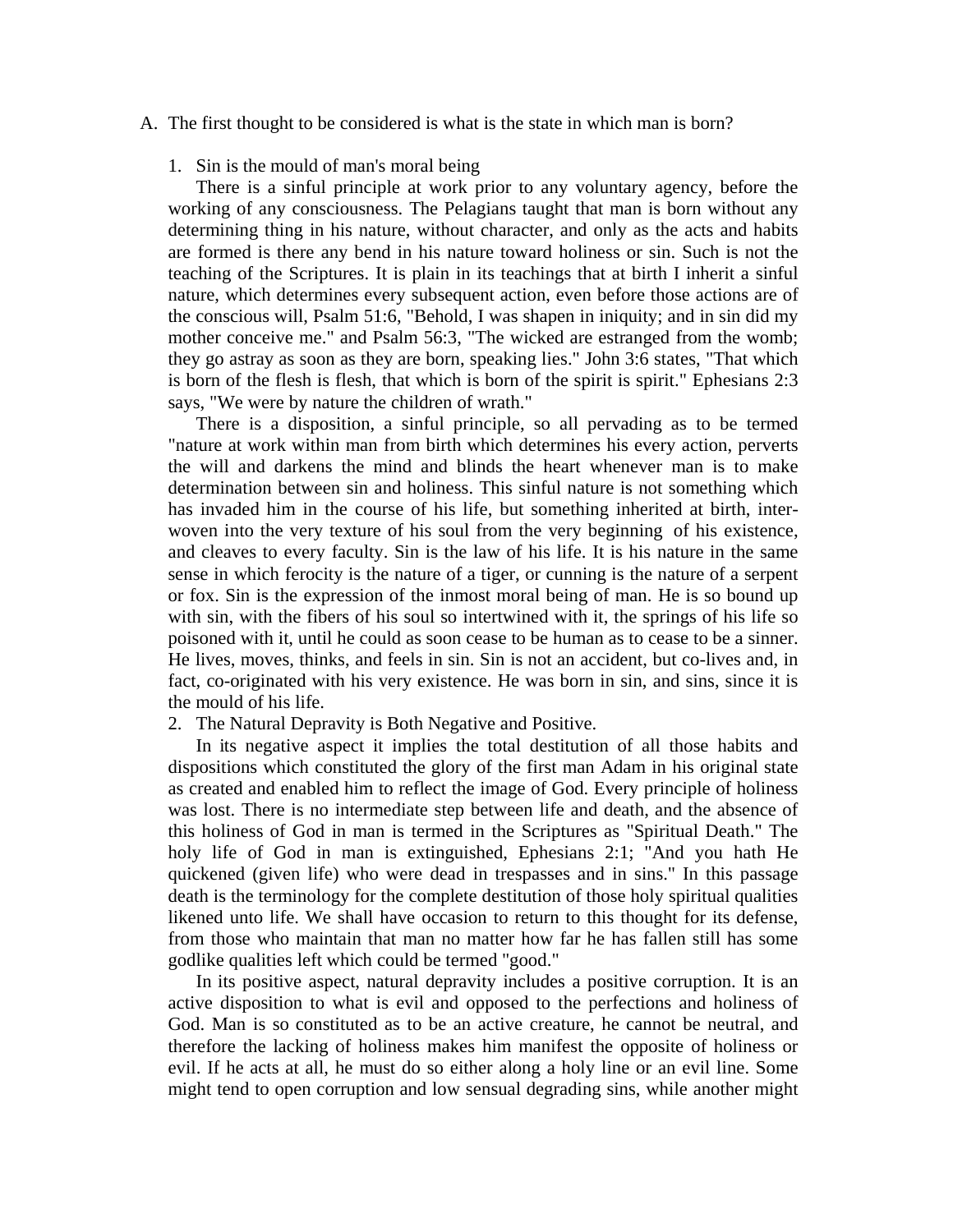sin in refined licentiousness, or temperament, but even his very "thought is sin." "The thought of the foolish is sin," Proverbs 24:9, R.V, to think is to sin, either his thoughts are holy or evil, not indifferent. Education, accident, circumstances may alter the flow of the current of sin, but the current is away from God, never toward Him by nature but toward sin. The germ of evil is always there, though the manifestations of it may vary. Being moral creatures our actions have moral significance, and if they are deprived of God and holiness, then they must act in the opposite, toward sin.

## 3. Total Depravity

 This inherent corruption or natural depravity is all pervading and universal; hence the term "total depravity" has come into current usage with theologians to designate this sinful nature as extending to the whole man. All his powers and faculties are under the influence of his sinful nature. It is not confined to one department of his being, as only influencing his will, or biasing his understanding, or faculties. Contrariwise, it is a disease affecting every faculty and organ, like the language of God's indictment to Israel, "The whole man is sick, and the whole heart is faint. From the sole of the foot even unto the head there is no soundness in it; but wounds, and bruises and putrefying sores: they have not been closed, neither bound up, neither mollified with ointment," Isaiah 1:5-6.

 As it is found in the understanding or intellect of man, it is termed the Scriptures the blindness of man, spiritual ignorance, and folly, so that man cannot think right about God, His Christ, His salvation, and His sentences of death upon man, and estimate of sin, no man can think God's thoughts as Adam did when counseled of God in the Garden. As sin is found in the will, it is termed in Scripture rebellion, perverseness, and the Spirit of disobedience, so that man cannot naturally will right, and refuse God's salvation and His Christ.

 As found in the affections, it is termed in the Scriptures hardness of heart, a lack of love toward God, and insensibility to all spiritual and divine attractions. It perverts the imaginations and turns it into instruments of lusts and the satisfaction of every low appetite. Man is so crippled in every department of his being and diseased by sin, so that he is totally disqualified to carry on any spiritual worship to God. That is why any man-made worship with unconverted worshippers is an abomination unto God, for he comes with filthy hands and heart to offer a spiritual, holy offering. How can he be accepted? The Scriptures say, "The sacrifice of the wicked is an abomination unto the Lord," Proverbs l5:8. Every religious faculty possessed by man partakes of the same disease of sin and instead of offering unto God true worship and a real sacrifice he but offers sin.

 Note further, The Fall did not divest man of reason, conscience, and taste. This would have made a different species of him. As reason remained, he still had the power of distinguishing truth from falsehood, and conscience still remaining he knows right from wrong, and with taste he may still enjoy the beautiful. The fall destroyed the unity of these functions and made the exercise of them no longer a holy dependence upon God. The mere possession of them has no moral value. Man isn't holy because he knows right from wrong. It is the mode of using these faculties, which give them moral quality as good or bad.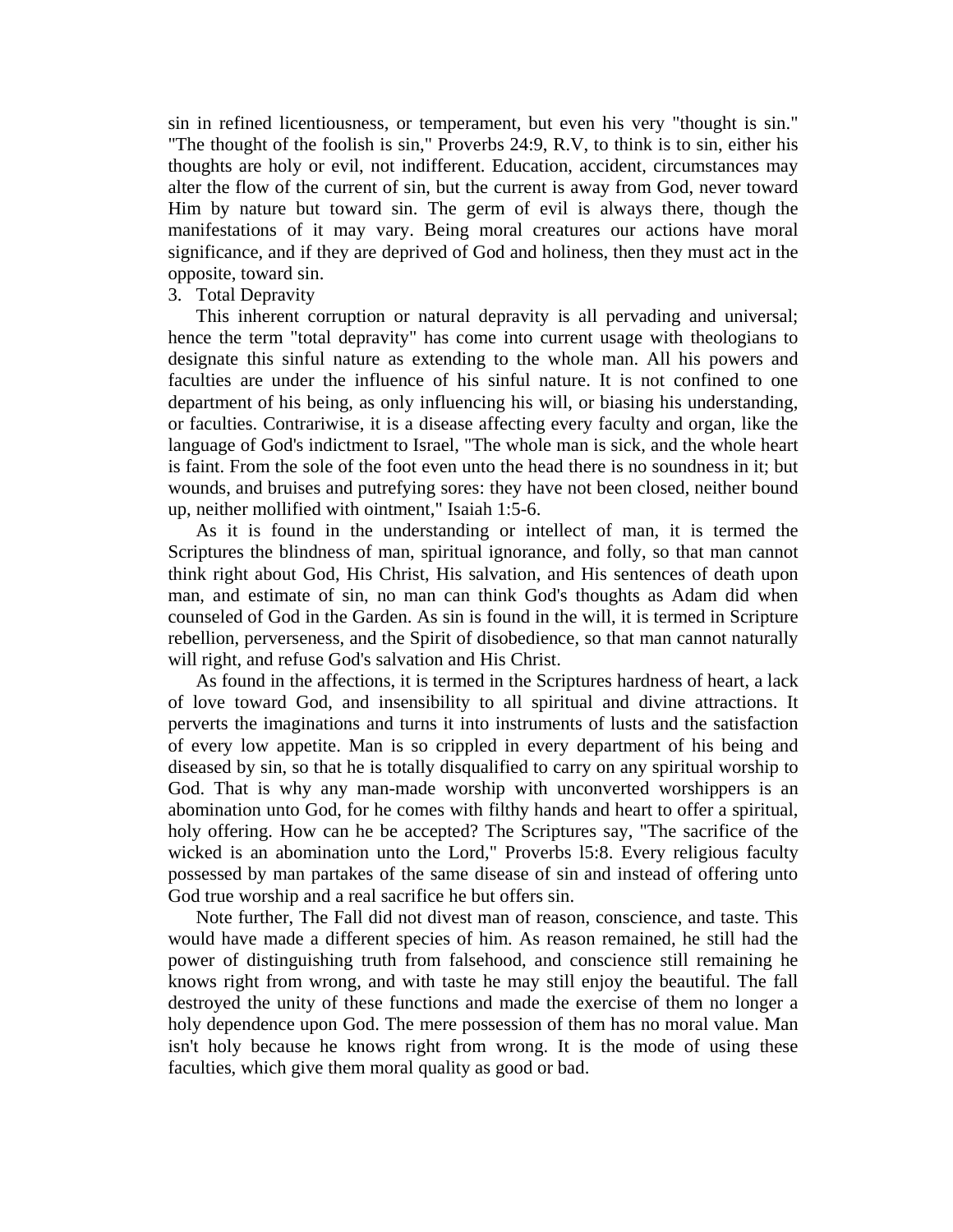With the loss of the holiness as a part of the image of God in man, man lost the ability of using those powers in holiness and for good. They became diseased so that now the reason stumbles in the realm of truth, the conscience errs in the realm of right and taste, and affections are prostituted in the realm of beauty and true objects of worship. In the fall man lost every holy endowment and had every natural endowment, which makes him a man injured.

The term, total depravity, then means:

a. The entire absence of spiritual life, and holiness.

b. The extent of depravity as pervading the whole man, every element of man is alike affected by sin.

c. A positive habitude of soul in which every form of evil is grounded, a tendency to the totality of sin, an evil push in the soul to greater acts of sin. It does not imply that all men and women are as sinful, as bad, or as wicked as they can possibly be, or that there is no difference in degree of wickedness among men. All men are not said to be totally depraved in the sense that they can get no worse. All are equally dead but all are not in the same degree of purification. There are all degrees, from men who are dead in sins, but men of honesty and integrity, to the knave and brutal murderer who steals and lies and kills out of the pure joy of it. The Bible makes a distinction, as we shall see, when we consider degrees of guilt. Total depravity does not mean that every man is destitute of every good trait of character or ethics from a civilized standpoint. He never becomes such a fiend but that there is something within upon which the Gospel can take hold and God can save him. We do not mean that man is as bad as he is capable of becoming when we speak of his total depravity, but that the total man, alike partakes of sin, and is affected by sin, and in the realm of the spiritual, he loves wrong and acts wrong and is wrong. Hence the need of three doctrinal truths:

- 1.) Regeneration, born all over again in a different realm "of the spirit"
- 2.) Conversion, a turning around, heading him in the right direction
- 3.) Repentance on complete reversal of mind.

d. This native depravity is hereditary, like begets like, so original sin is bound up with the very laws of propagation. No human being born into the world in the natural way can escape it. The very production of his human nature is the production of his sinful nature, hence all are sinners, because, "That which is born of the flesh is flesh," John 3:6. To be in the line of Adam's posterity is to partake of Adam's corruption.

#### B. Some Proofs of the Doctrine of Original Sin or Native Depravity

 The picture of inborn sin or inherited corruption is the darkest picture possible to paint of humanity. It is no wonder it has been rejected by those who would like to think that man is a near-god, and in no need of any help from God in his salvation. There can be no understanding, however, of God's plan of salvation without understanding man's state as a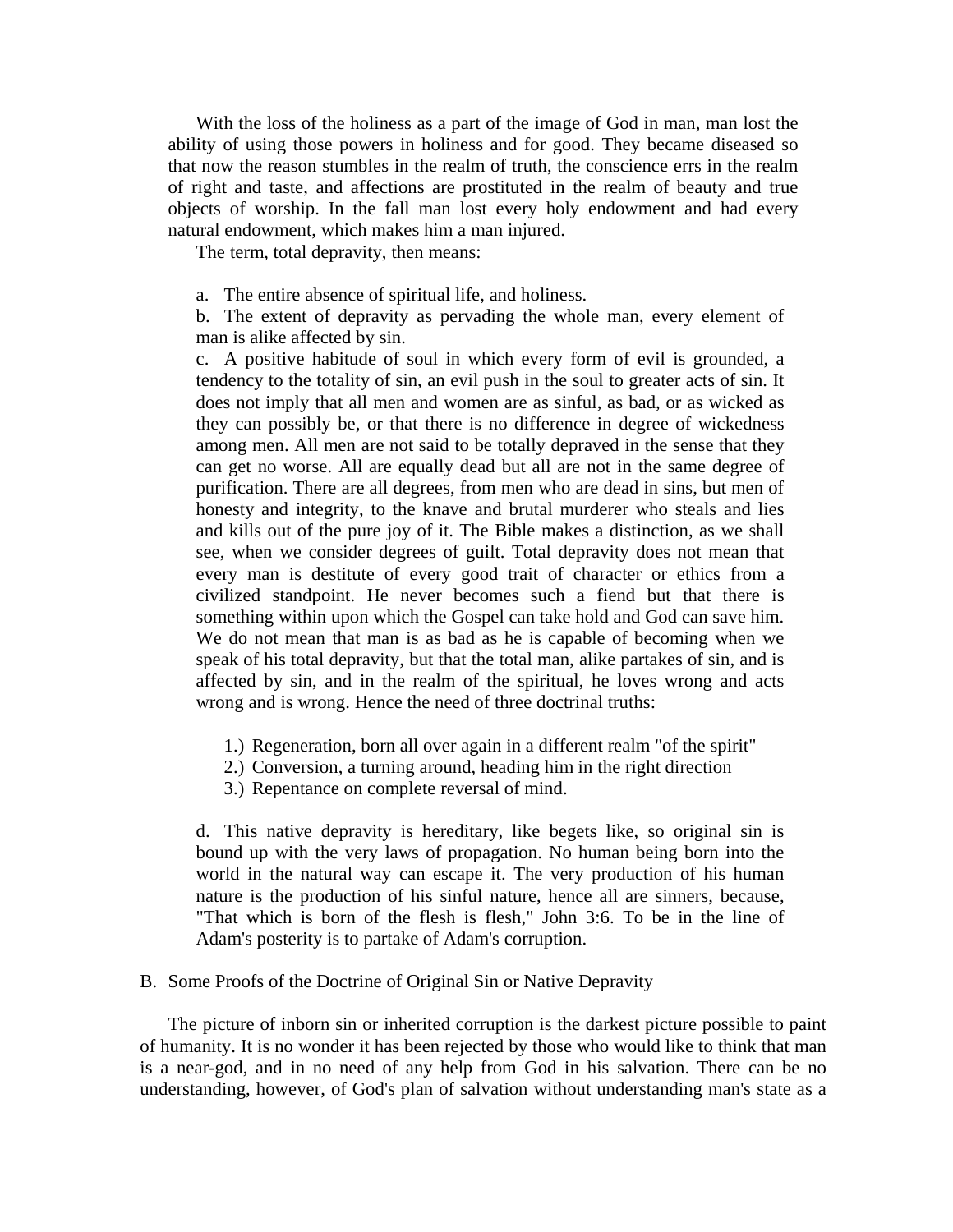sinner with a totally depraved nature, for God's plan of salvation is set forth as the remedy for this very sinner-hood of man. Is it any wonder then that when man rejects the plain teaching of the Scriptures that he is a depraved, fallen being, a sinner by birth, that he can then have no right estimate of God's redemption?

 The truth of the doctrine of original sin must be very easy to ascertain. The implications are so great and stand is so broad and the assertions so far-reaching until the fact of it should be easily proved or disproved. We have seen that the Scriptures certainly teach the fact, and reason should not have much trouble proving it. The doctrine professes to give a picture of the human soul, not of angels who are outside of our realm of experience and only reached by speculation. It is about men, and, if it isn't so, then there are both our own experiences and those of others to contradict it; but, if it is so, then the proof of it should lie everywhere. Here it is interesting to note that the most zealous and devoted of saints have been the ones most conscious of inbred sin, like Paul of old, "I am persuaded that in me, that is in my flesh, there dwelleth no good thing."

1. The first natural proof of original sin is the universality of sin. How completely the Scriptures and experience coincide. Solomon says in I Kings 8:46, "There is no man that sinneth not;" Ecclesiastes 7:20, "There is not a just man upon the earth that doeth good and sinneth not;" Romans 3:9-23, "There is none righteous, no not one,.. for all have sinned and come short of the glory of God." In the gospel message of salvation there is the all inclusive feature which asserts the need of every man to be saved or perish.

 No matter where we meet a human being, in civilization or the darkest of heathenism there is one thing we know of a certainty. He is a sinner, he has sinned, and it is this reason for the commission to "preach the gospel to every creature," they all need it. This universality of sin is only explicable on the grounds of a universal sufficient cause, and inherited sin is the only explanation.

 How this contradicts the theory held by some that everyone is born good and only falls by voluntary habits of evil. Why then is there the universal verdict true both from the Scriptures and observation, "There is none good?

2. Not only is sin universal, but the tendency to sin is stronger than the tendency to virtue. Men have to cultivate virtue, but vice requires no cultivation. This is why every law must have a sanction or penalty or there might just as well be no law. This is why parents need to guard their children and train them into the right way. You don't have to teach a child to lie, or steal, or deceive, or do anything wrong. Our whole structure of government and business is built upon the supposition that man is not to be trusted, but must have something to bind him to his word and to the right, or he will do wrong. He is liable to do wrong at any time.

3. The third point is that even the best of men feel a downward tug. The holiest of men have felt the need of constant vigil against a spirit of evil in their own natures. "Every man that thinketh he standeth needs to take heed lest he fall." There is still something within upon which sin can lay hold. He is still linked somehow with the fall.

4. The early age in which sin makes its first appearance in a child is another proof of original sin. There is self-will, disobedience, rebellion, and temper all of which comes as natural to a child as reflection and thought. Their very naturalness of appearance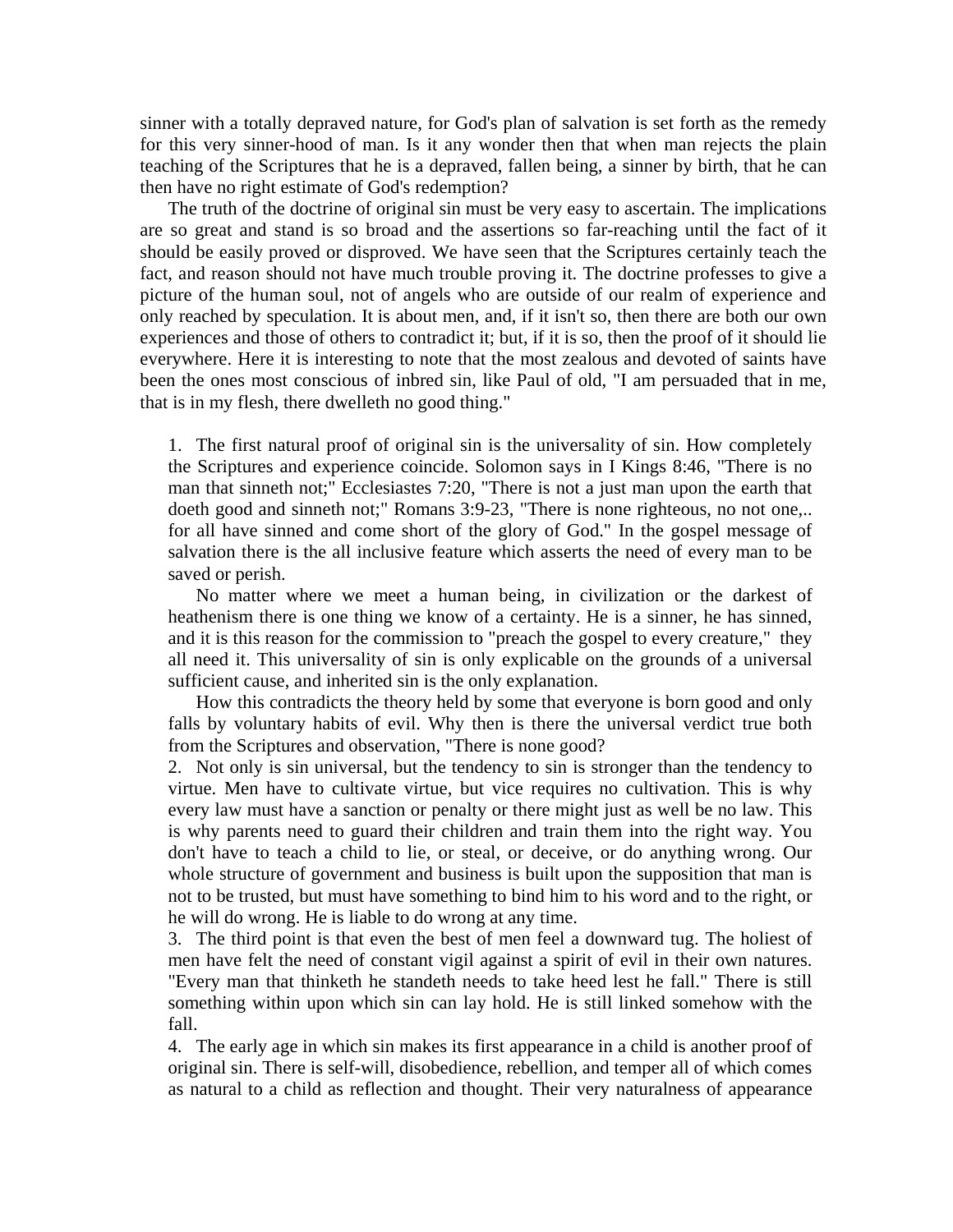has caused them to be overlooked as having a deeper reason for their being there than just some natural part of human furniture.

 All of these things are only explainable upon the doctrine of original sin. There is no other explanation. It is a certainty that every man looks upon his neighbor as having something that bears watching. Whatever a man may think of his own virtue, he is not willing to trust too much to his neighbor's virtue without some promissory note, mortgage, or bond. If he does have a trusting soul, he will soon run out of money or faith in humanity.

### III. The Pollution and Guilt of Sin

 In the realm of the soul's taste, sin is spoken of as being ugly, thus Scripture represents holiness as "the beauty of holiness" and "holiness becometh thy house" or is comely, which means that it is befitting, goodly proportioned, is suited. Holiness or the perfect spiritual health of our natures, in harmony with God is beautiful. There is a sense perception of our inner man, which feels the approbation and revels in the restored relationship with God. It is pictured in the Song of Solomon under the simile of the Bride seeing only the loveliness in Him, no deformity, nothing wanting to be beautiful. To the converted, Christ becomes the One who is altogether lovely, and "unto these which believe He is precious." Holiness then of nature which was the original condition of man, and the restoration in the Gospel is beautiful. To see this is to at once be conscious of the ugliness of sin. Sin becomes exceedingly sinful. Sin is pictured as ugly, monstrous, deforming, and its subjects are rendered odious and disgusting; they are foul, filthy, and unclean. This is summed up in one epigram by Jesus, "A cage of every foul and unclean bird." This is the method God used to reveal to Israel the malignity of sin, by showing them the difference between the clean and the unclean. The prime figure for sin in the Scriptures is leprosy, the most loathsome disease on earth, where the flesh putrefies and sends forth a sickening loathsome odor. Sin is pictured as a dead body, which, at the first shock offends, but as purification progresses it becomes intolerably offensive. Isaiah pictures it as wounds, bruises, and putrefying sores.

 Here are the contrasting pictures - the good and right and holy as beautiful and the sinful as being deformed, obnoxious, polluted and ugly, thus the highest beauty is the moral beauty of holiness, and the lowest ugliness is sin. It is the only way of seeing why and how much God hates sin. How ugly it must appear to Him!

 This uncleanness and filth of sin moreover leaves its impression upon its subjects. Subjectively considered, sin is filthy, but, objectively and really, it makes its subjects unclean and obnoxious. Wherever it touches, it leaves its slime and likeness. The soul reflects its image. The man is then abominable and odious. This power of sin to mutilate the soul, throw it out of gear with itself and out of harmony with God, to rob it of all moral beauty and to make it hateful and disgusting is called the pollution of sin by theologians. This is the stain of sin. Even passing sins, transient acts of sin, leave their stain upon the soul and leave a bias to reproduce after their kind. In his sin a man becomes one ulcerated, gangrenous mass from the sole of his feet to the top of his head and no holy being can look at him without disgust. He is filthy from head to foot and repels the holy. Even his "righteousness is as filthy rags." The very best works he can perform are repugnant to the holy angels, and "his sacrifice is an abomination unto God."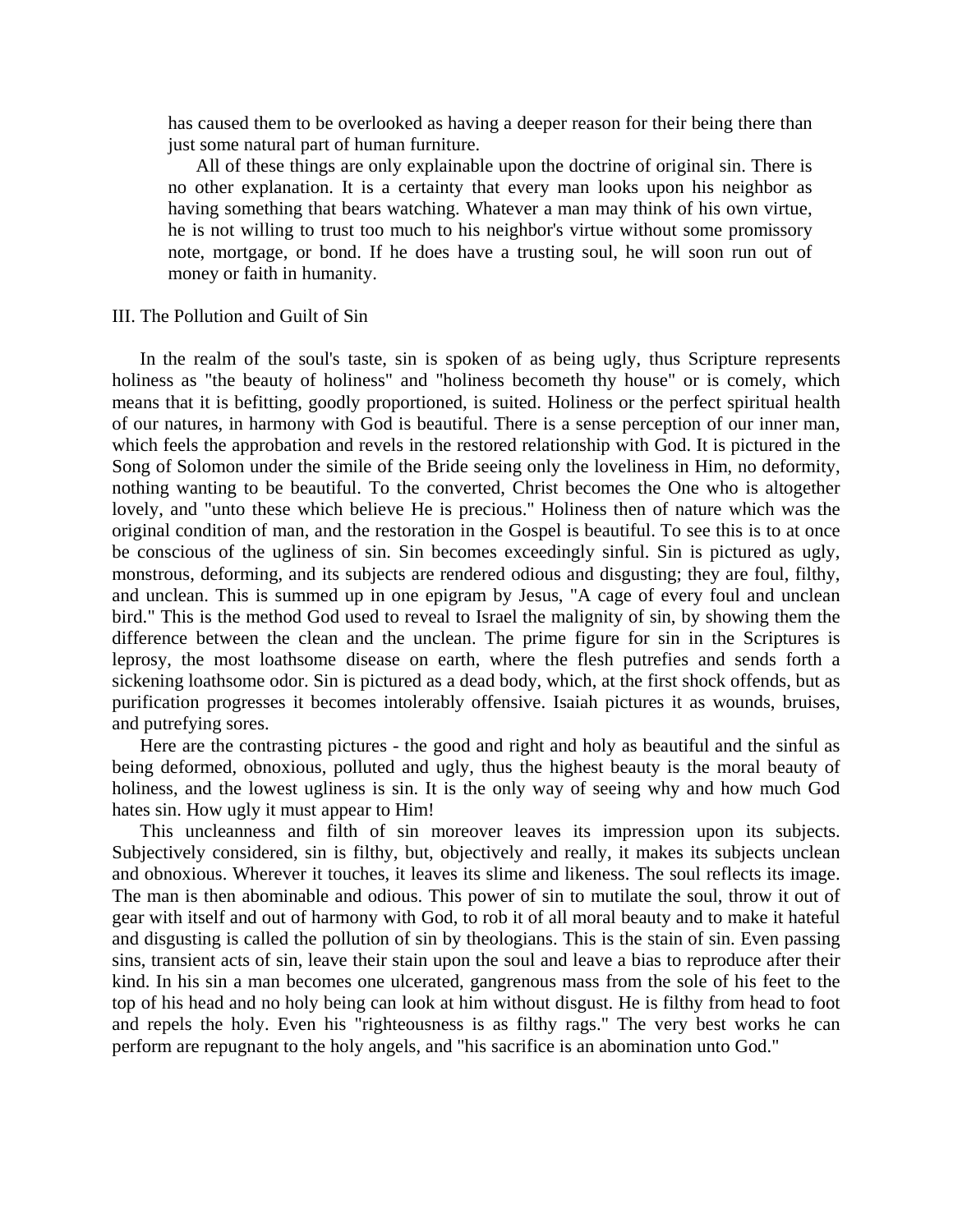#### A. The Shame of Sin

 The expression of the pollution of sin as the ugly, the vile, and the contemptible is shame, the feeling that we are justly exposed to contempt. It is the reason for the hatred of the corrupt for the pure, the defiled for the clean, and the fallen for the saved. Human pride is offended by being made to feel and own its guilt and pollution and is wounded by the innermost feeling of shame.

 This explains the reason why we are so sensitive to the opinions of others. Psychologists have tried in vain to explain this human tendency, but have failed for they have not seen the pollution of sin. God has made man so that he is responsive to the opinion of others. We want their respect, we dread their condemnation and we fear, most of all, their scorn and contempt. We do not mind their hatred nearly as much as their contempt. Here it is our great concern for "our name." We want our reputation unsullied. Public opinion sways when nothing else will and is summed up in "What will people say?" This opinion will never degrade until it finds within the man himself an answering echo of scorn and unworthiness and meanness. When their opinion matches the inner sense of shame, then comes confusion and self- reproach, but, you may see It in reverse when a man dares to brave the storms of all public scorn, reproach, and calmly, when he knows he is right; for there is no answering echo within to bring the shame. Again see the peculiarity of this shame. We never feel it as long as sin is concealed, but when every mask is removed and it Is exposed, then comes the confusion and shame. Here is the reason f or the desire in the great day for men and women to cry for the rocks and mountains to hide them from the face of Him that sitteth upon the throne. This is one of the torments of hell. The increasing pollution of sin, as the power of evil increases will be a perpetual source of torment as long as the eternal soul shall last. The Scriptures say that the wicked "shall awake to shame and everlasting contempt," Daniel 12:2. This can be visualized in a minute manner when you realize the dirty, polluted, vile, unclean souls are exposed before the Bar of God in contrast to the Holy God and His pure holy angels. It is pictured in a small measure by the feeling of a dirtiness and unkemptness when, after housecleaning, a visitor comes unexpectedly all-clean and dressed all frilly and meticulously. All day you were satisfied with yourse1f, but now, all of a sudden, you feel like you have fallen down the chimney. How differently men will feel in that day; men who now prate of their good works, their alms, their morality, and their good points, on that day how differently, when there is no cloak for their sin, and they stand vile and filthy. In contrast, they then shall consider hell itself a relief from the bright holiness and purity of Heaven; for in Hell they shall be with their kind; thus it is said of Judas, "he went to his own place."

#### B. Remorse and Guilt

 Shame easily glides into remorse. There is the knowledge that the good and the true, the holy, is worthy and is the best good. In times of pride, the sinner revels in his sins, boasts of them, but in moments of heart searching, especially when shame comes and exposure, there comes remorse, as he thinks of what he might have been and what others are. Remorse is the soul's regret, "I might have been." Remorse, however, is more than regrets; it is a sense of ill desert and self-condemnation and guilt. The stain of sin cannot be washed away with tears of penance, but the need is the interposition of the judge and the work of executioner.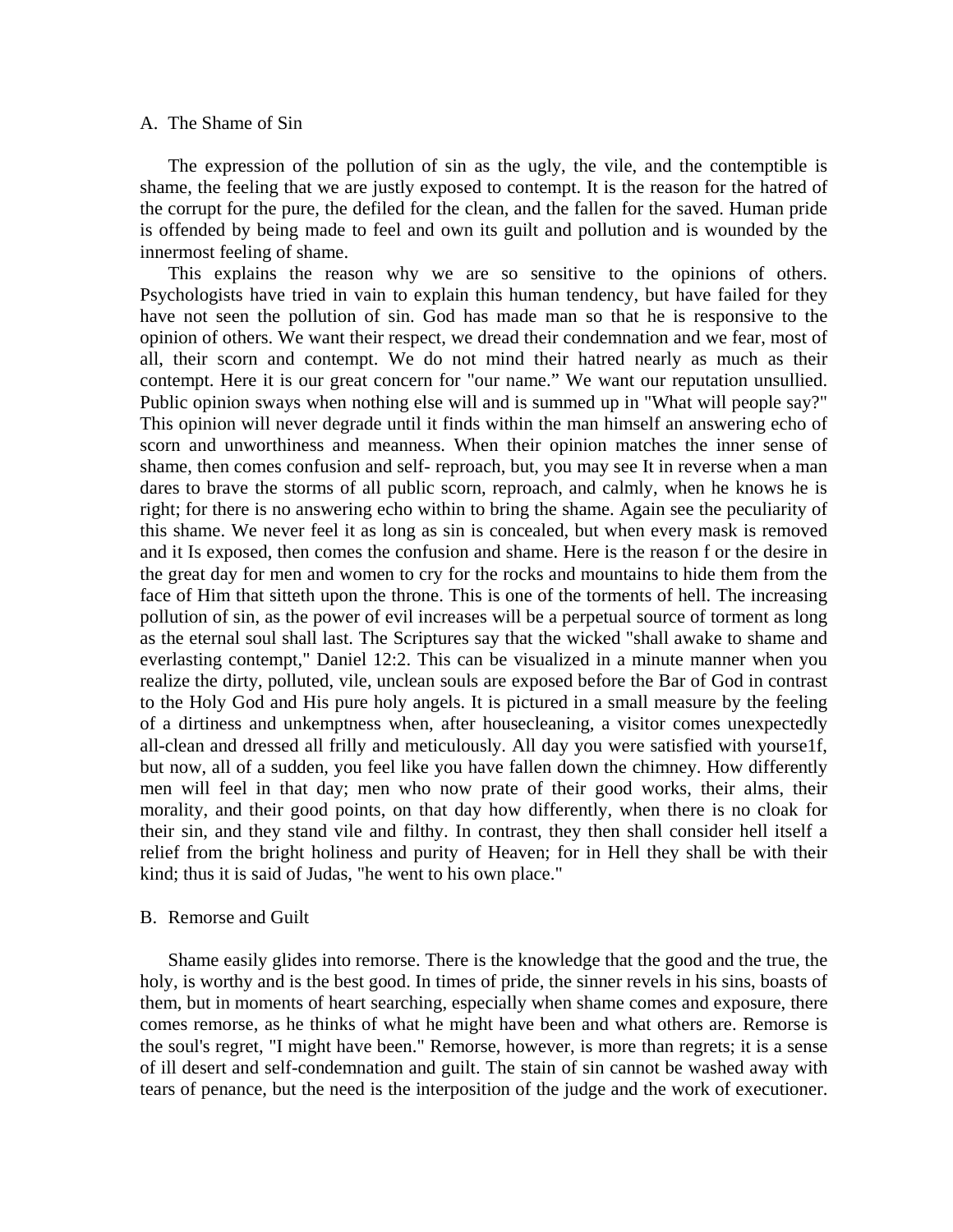This is the property of sin which puts the sinner in such a relationship to law and justice that he himself recognized makes him worthy of death. He may cavil, kid himself, lie against his conscience and hide away the promptings of his conscience now, but when exposed to the contempt and shame of the Judgment Bar of God, his guilt will be fully realized. The two elements of remorse are:

1. That sin ought to be punished of ill desert. This is the sinner saying that sin ought to be punished, that it is punishable.

2. That sin will be punished, a certain fearful looking forward to judgment. There is no sinner who lives long enough but has, sooner or later, faced some moments when he is sobered suddenly by a piercing conviction of his conscience speaking to him of judgment at the end of the present road. Man is conscious that sentence has already been pronounced against his sin.

## C. Three Propositions Drawn From the Proceeding

1. One sin entails hopeless bondage to sin. This comes from the very nature of sin. The natural effect of sin is to widen the breach betwixt the sinner and God. This is illustrated in Adam and Eve. After the one sin of disobedience, they heard the voice of God, and being ashamed and afraid, ashamed and guilty they hid themselves from God. Thus each sin widens the breach, augments the sin, and hardens the heart. Beginning to fall he must fall further and further forever unless a power outside of himself is great enough stops him. To sin once is to sin forever unless saved.

2. One Sin Involves Endless Punishment. This follows from the first consideration. If to sin involves a hopeless condition, then there is no turning back and the punishment for it is eternal. This pictures hell as a progression downward forever, even deeper in hell and blacker the night of eternal doom. Guilt is intolerable now, when conscience is allowed to speak to the soul, but then it will be perfectly restored, and carrying a perfect picture constantly of all their life's existence.

3. The cure is sanctification for the pollution and justification for the guilt. Sanctification infuses habits of grace, justification removes necessity for punishment.

#### D. Degrees of Guilt

 That there are degrees of guilt, carrying degrees of punishment in eternity is the plain teachings of the Scriptures and the dictates of common sense. The stoics were the first to teach that there was no degree in guilt. They taught that the foolish jest was as malignant as the deliberate slander, that an angry word as premeditated murder; that is to outrage every sense of moral justice we possess, It is one thing to say that all sins are equally sins, but it is another to say that all offences are equal sins. All poisons are equally poisons, but not all equally poisonous, not the same degree of virulence.

 The Roman Catholic error of a table of degrees is wrong. They divide all sin into a minute table with two great divisions, and the whole confessional is built upon it. This division is into venial and mortal sins. The venial sins are these which are really not sins, but slight irregularities, but do not disturb spiritual life. Under these are classed idle words, frivolous jests and excessive laughter; luxury, pride, and resentment, sins where the will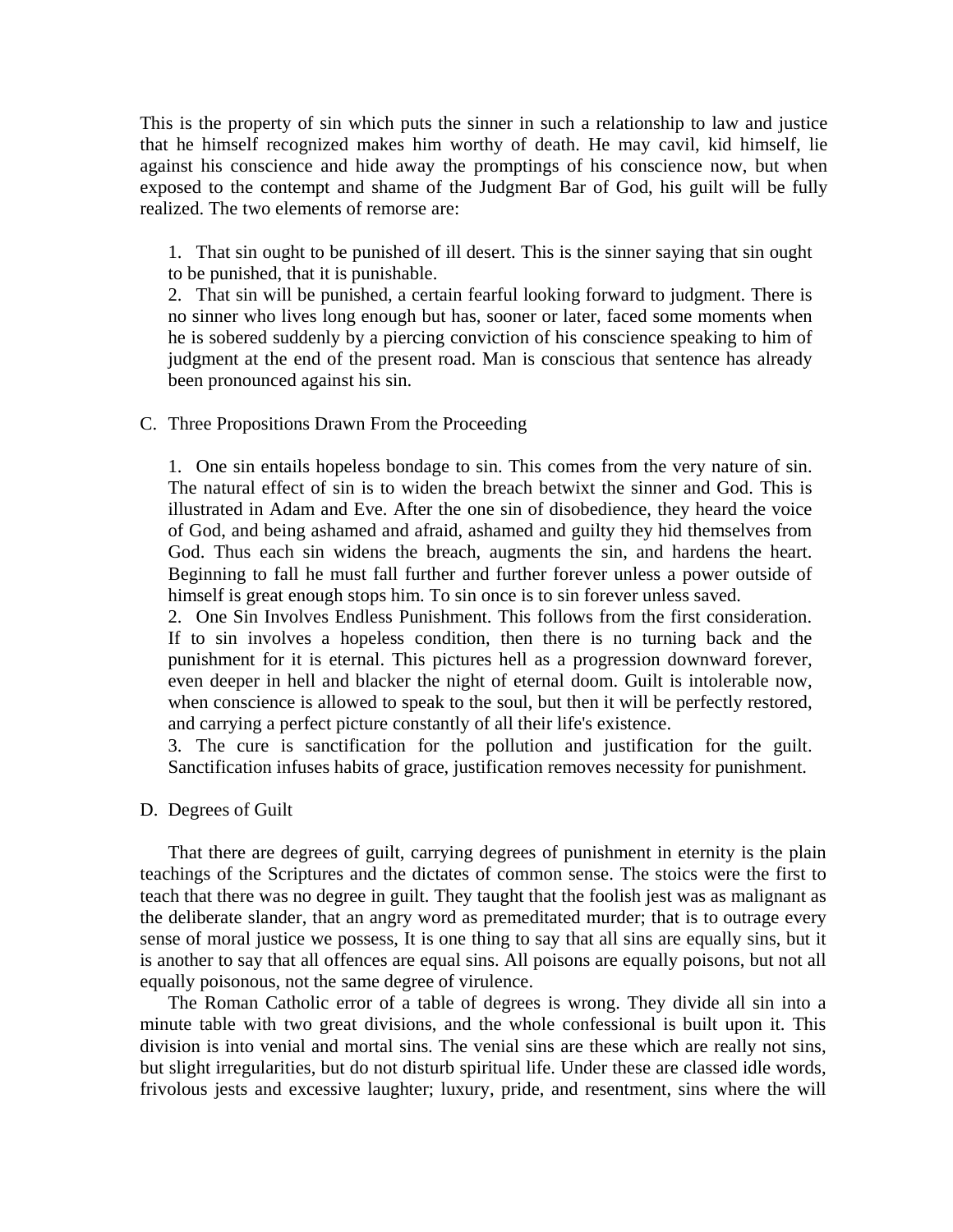does not enter into them fully; and insignificant sins where the deed is so light as to not be enough to merit death, such as petty larceny, delicate scandal, a little too much strong drink, and failure to go to church. On the other hand mortal sins are those, which merit eternal death. How foolish that arrangement is. If the sin does not deserve punishment then it is not sin, and, if it is sin, then its wages are death.

 This is not the Protestant and Biblical definition of the degrees of guilt. All sin, no matter the degree or aggravation, is by its very nature apart from grace, deadly, and big or little carries the same death penalty. All sins, however, are not equally heinous. The wages of the least sin is death, but death has its degrees. Hell will have its various rewards for the wages of unrighteousness even as Heaven will have its rewards of righteousness. Though it is not a healthy sign to weigh sins and measure them as though we could keep some of them while giving up others or commit some while shunning others, still there are degrees of guilt and punishment. The regenerated heart feels the enormous guilt of the least of sins. The smallest, unforgiven sin, not covered by the sacrifice of Christ, has for its wages eternal death, "The wages of sin is death," Romans 6:23. That doesn't give any distinction as to sins. It is the universal penny wages no matter when, how or how much the work for sin. See this by illustration: If the law says 25 miles per hour, then to do 30 or 90 is alike to be guilty of breaking the law, but, in the degree of guilt or aggravation of the crime, you see the difference of punishment before the judge, James 2:10, "For whosoever shall keep the whole law, and yet offend in one point, he is guilty of all." One rent in the garment and it is torn; a torn garment, if it is to shreds, it is a torn garment, but the degree of destruction is different. Just one discord ruins the whole harmony of a chord of music. Likewise, the least sinner needs a Saviour and is lost and hell-bound just as much as the greatest of sinners by his very nature and the nature of sin, but to say that both shall receive the same degree of punishment and that each has the same degree of guilt is to outrage common sense. If we were to give any table of sins, which is hard to do and purely arbitrary, we would table them somewhat like this:

1. The sin of presumption, which would vary with the degrees of deliberation and malice which accompanies it until it culminates in the most appalling sin of all: the sin against the Holy Spirit, Psalm 19:13, "Keep back Thy servant from presumptuous sin, and then I shall be innocent of the great transgression, signifying that that is the great transgression; Numbers 15:30, "But the soul that doth ought presumptuously (with a high hand) the same reproacheth the Lord; and that soul shall be cut off from among his people." In II Peter 2:10 it is given as one more of the apostates in the last days.

2. Sins of ignorance which varies according to the degree in which the ignorance is due to perverted development of the moral nature and its willfulness. There is an ignorance which does not hear the same guilt as another. If a woman were married to a man who went off to war and is reported killed, and she remarries only to have her husband return, certainly her sin is not that of bigamy. Again there is the guilty sin of ignorance of the one who squanders his time while he should be studying, and so fails an examination because of ignorance, is he guilty of ignorance? It is not that the sin of ignorance is not sin, in Old Testament there had to be an offering for the sins of ignorance, Numbers 15. In Acts 17:30 God winked, or overlooked some ignorance. Hebrews 5:2 states, "Who can have compassion upon the ignorant." In I Timothy 13,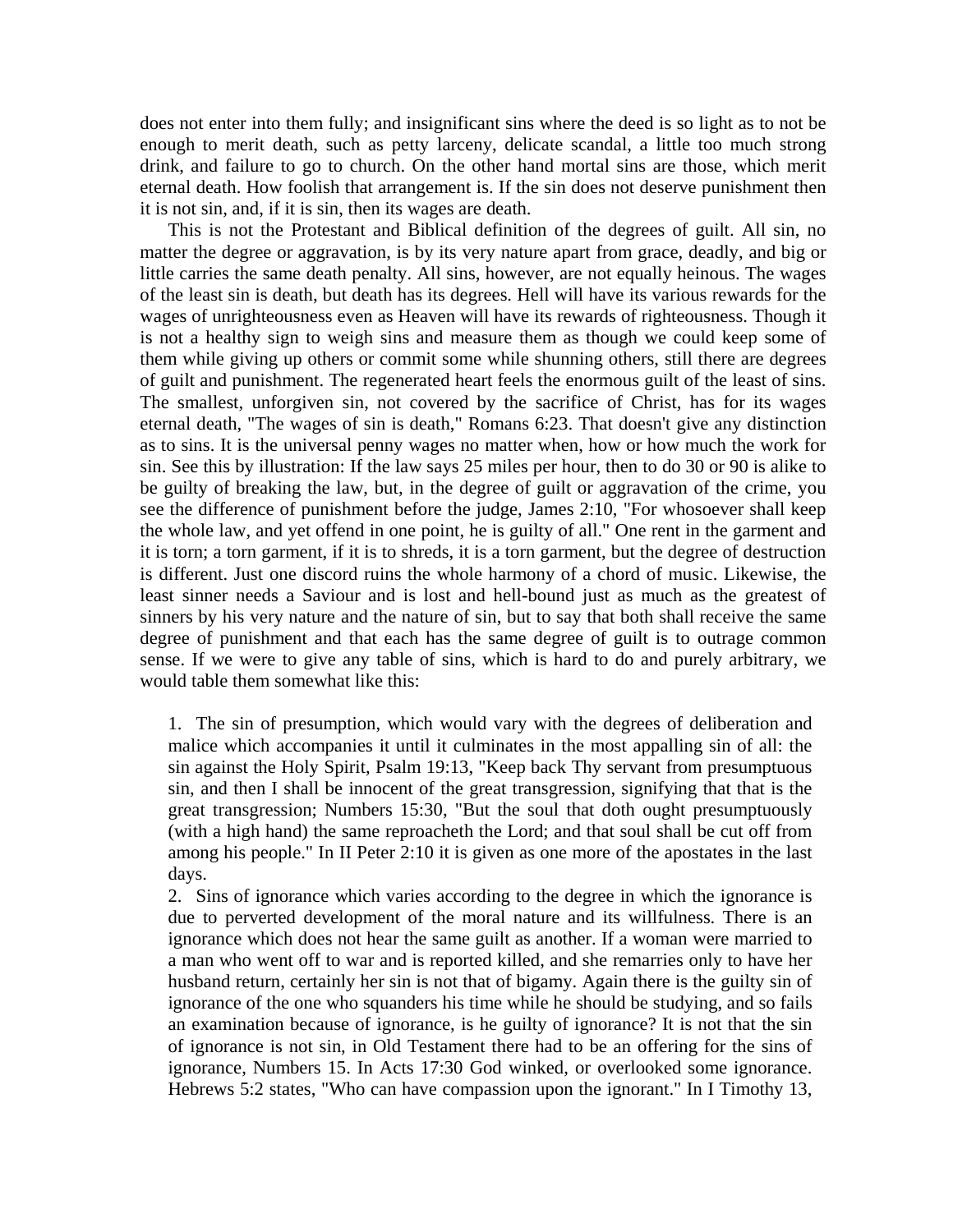Paul said he obtained mercy for he did it ignorantly when he persecuted the saints. How different his persecution from the other members of the Sanhedrin! There is, however, a willful ignorance, II Peter 3:5, a mitigation according to ignorance; Luke 23:34, "Father, forgive them, for they know not what they do." Is there any difference between them and Judas?

3. The sin of infirmity, sins which because of their sudden force overcome before there is time for reflection, an inability to overcome, which may vary in degree according to the strength of the temptation and the depth and earnestness of the struggle to overcome. They are all malignant, and the touch of any of them is death, the least is poison. Some brief Scriptural reasons for believing in degrees of guilt and punishment for any degree of punishment must imply degrees of guilt. The cities in which Jesus did many of His wonderful works are said to have accumulated more guilt than Sodom and Gomorrah because of their impenitence in the face of greater light. "It shall be more tolerable for Sodom and Gomorrah in the day of Judgment than for you, for if the mighty works which are done in you had been done in them they would have long since repented in sackcloth and ashes." This is one of the best arguments for believing that the heathen's punishment will be less severe than the one who has often heard and rejected, Matthew 11:20-24.

 Likewise, the plain Scriptures in Luke 12:47-48 state, "And that servant which knew his Lord's will and prepared not himself neither did according to His will, shall be beaten with many stripes. But he that knew not, and did things worthy of stripes shall be beaten with few stripes." Here is the sin of ignorance less than the sin of presumption and the degree of punishment according to the degrees of guilt. John 19:11, "Thou couldest have no power at all against me, except it were given thee from above; therefore, he that delivered me unto thee hath the greater sin." Here is the greater sin of Judas in contrast to the sin of Pilate, yet both are heinous.

 Likewise our Saviour declared there to be sin above all sins, for which there was no forgiveness. Paul in Hebrews 10:28-29 states, "he that despised Moses' law, died without mercy under two or three witnesses of how much sorer punishment, suppose ye, shall be thought worthy who hath trodden underfoot the Son of God and hath counted the blood of the Covenant wherewith he was sanctified an unholy thing, and hath done despite unto the Spirit of Grace," Here Is degree of guilt, according to light sinned against.

 Last of all, we read that there shall be difference in Judgment of the wicked at the Great White Judgment Throne, Revelation 20:12, "And the dead were judged out of those things which were written in the Books according to their works;" how is that possible if there are no degrees of guilt and punishment? It is plainly evident that according to their lives here shall be their guilt in that day and judgment accordingly. If there are no degrees in hell, that verse is meaningless. Keep in mind that as the last in Heaven will be infinitely happy and blessed, so the highest in Hell, tormented the least shall still be in hell, and tormented day and night forever; and the chasm between the least in Heaven and the highest in Hell will be as infinite in contrast as God and Satan.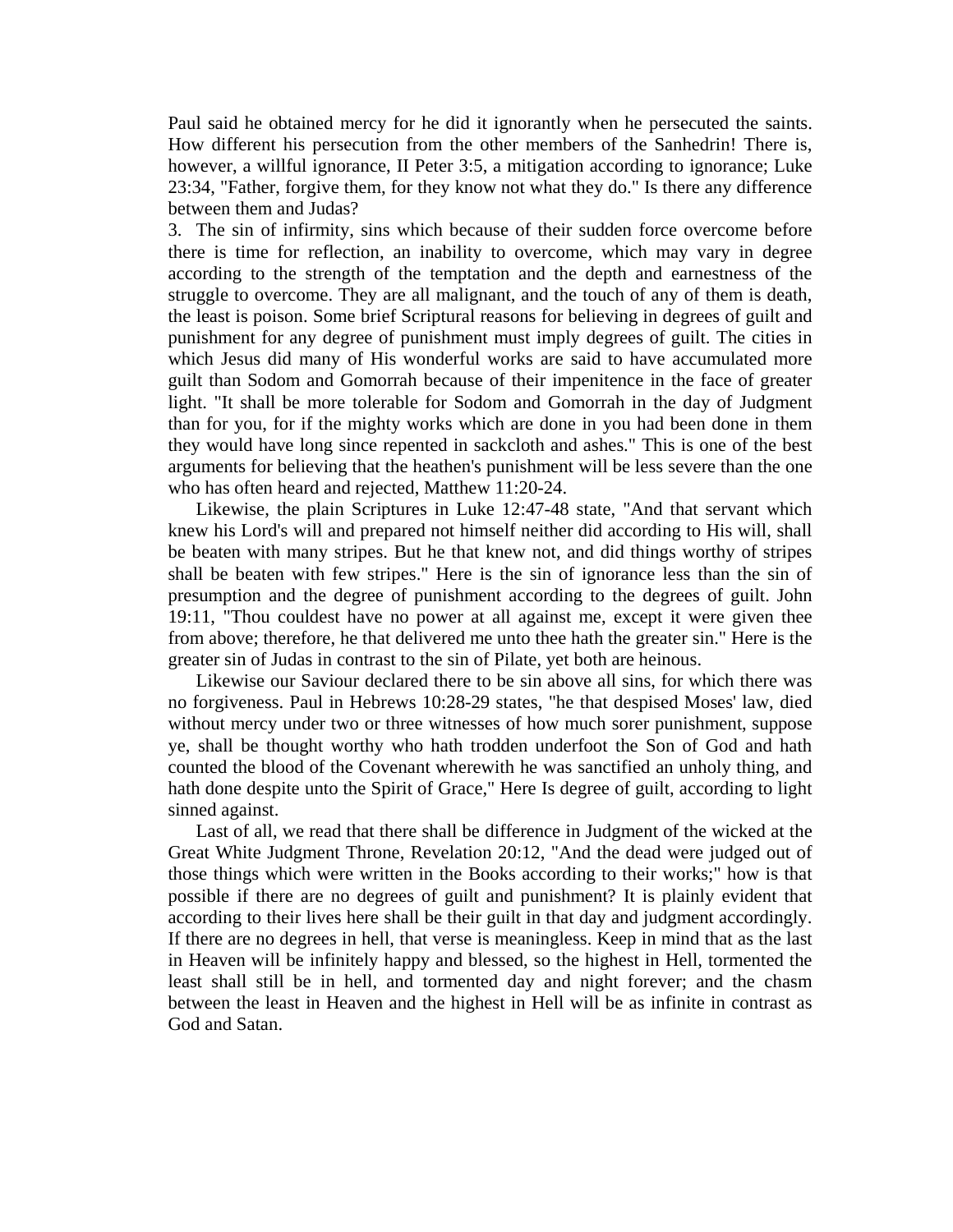### IV. The Unpardonable Sin (Or, the Sin which Cannot be Forgiven)

 In discussing the degrees of guilt and degrees of sins, recalling that Jesus said that Judas had the greater sin, it is well to keep in mind that there is one sin which is unmistakably the worst sin. It is so marked in the Scriptures as having a pre-eminence of guilt above all other sins. It is the only sin which is marked as having no forgiveness. Jesus distinctly says that it has no forgiveness in this age or the age to come. It is mentioned five times in the New Testament, twice by the Lord Jesus, once by John, and twice by Paul, if so be that he wrote the book of Hebrews. It is mentioned in these Scriptures: In three of the Gospels on two separate occasions Matthew 12:31; Mark 3:29; and Luke 12:10, then in Hebrews 6:4-6 and 10:26-30, and I John 5:16. All three of these speakers must be speaking of the same sin for the words of Christ say that there is but one sin, which is unforgivable, and John speaks of "a sin unto death." There is, therefore, only one sin which can be termed unpardonable." It is from a consideration of these Scriptures and the character of those who commit the sin that we can only hope to arrive at a just estimate of what the unpardonable sin is.

 There is much foolishness and unscriptural teaching and preaching on the subject of the "unpardonable sin." Very few sermons, which are ever preached on it, are true to the Bible teaching on the subject. Some try to use Esau as an example of it. That is not so. They quote Hebrews 12:17, "Having sold his birthright and afterward sought it with tears, there was no place for repentance though he sought it carefully with tears." Note: He didn't seek God and not finding place for repentance, but sought the birthright and could find no change on the part of God in giving to Jacob the promised blessing and was blessed of God in his latter place and God refused to allow Israel to molest him.

#### A. What the Unpardonable Sin is Not

1. It is not final impenitence or a final rejection of Jesus Christ until it is too late. The greatest amount of evangelists preaching on the unpardonable sin say that it is rejecting Christ until it is too late and death seals the door. It is true, that in a sense, that is a sin unto death, but it is not the unpardonable sin, To keep sinning the sin of impenitence until death seals the door is to sin away the day of grace and die impenitent. "There is a line by us unseen; it crosses every path; it is God's boundary between His patience and His wrath." That sin is not the unpardonable sin, but the hardness of the human heart which makes any wooing of the Holy Spirit useless and He leaves off trying. Note why final impenitence is not the unpardonable sin: Impenitence is a negative sin to many, while the unpardonable sin is positive. If impenitence were the unpardonable sin, then many reading this would be lost for you were impenitent for some time before you finally accepted Christ. The first rejection is the same in character or nature as the final rejection, and, therefore, is not by its nature unpardonable. Christ gives the sin as by its very nature unpardonable and unforgivable. The first rejection and the last rejection of Christ differs not in nature or extent of sin so that the last is more wicked or unpardonable than the first, but only differs in point of time. The fact that almost everyone saved has committed before salvation the sin of impenitence cannot be a sin so heinous by nature that, upon its first committal, the sin was final impenitence. Again, those in Jesus day did not commit the sin on their deathbeds but during life and lived many years later or put to death followers of the One they crucified.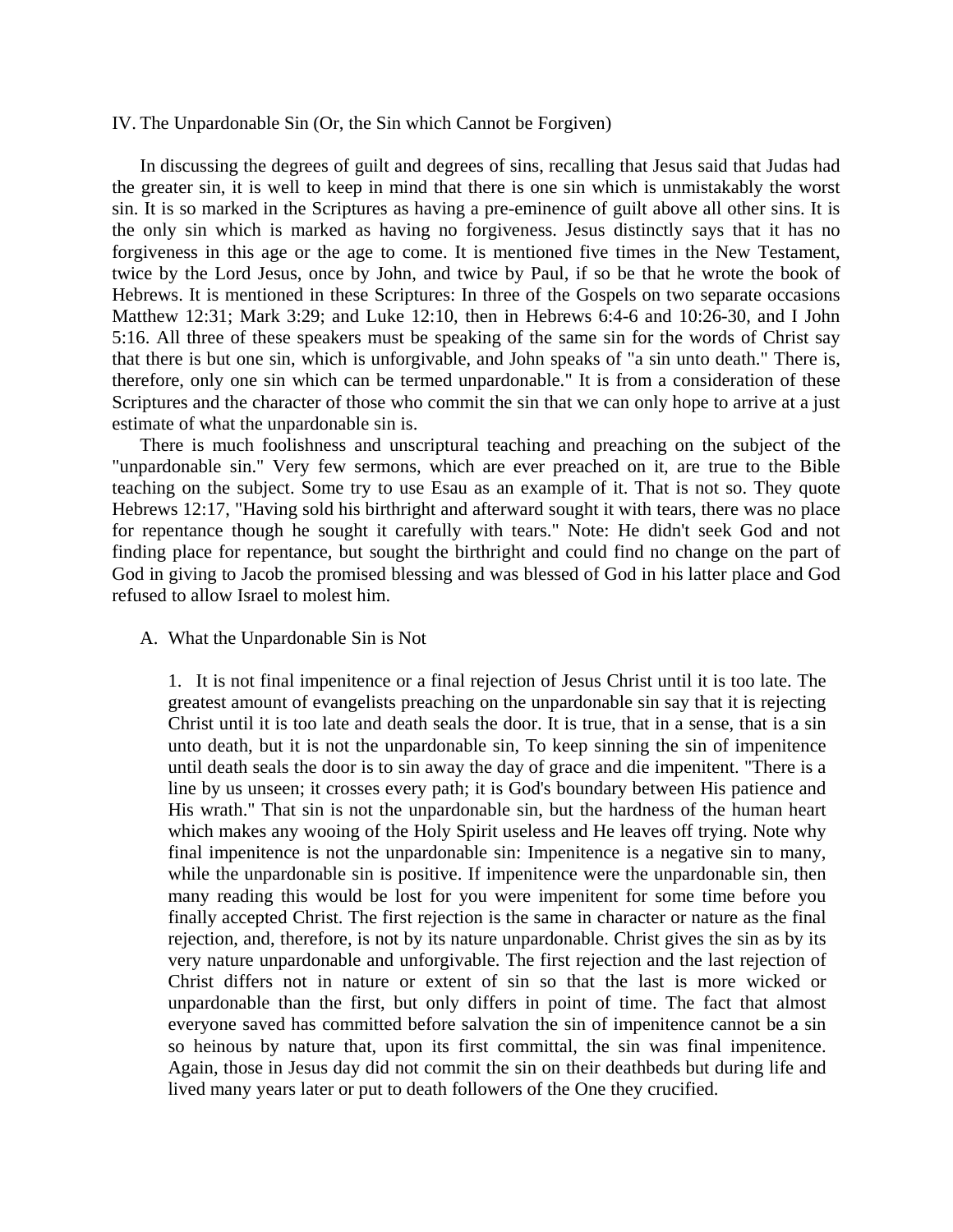Again the unpardonable sin was committed in the Old Testament, for that was where those were that committed it in Jesus' day. Christ was not yet offered in Sacrifice and the impenitence of the Old Testament could not be the same in character as in the dispensation of grace. It is the biggest part of the work of the Holy Spirit, apart from actual rebirth, or regeneration, to induce men to lay aside the sin of impenitence. How could it be an unpardonable sin against the Holy Spirit? We may see that final impenitence differs only in point of time and relation to the remedy from the first impenitence, and is not in itself unpardonable.

2. The unpardonable sin is not to be regarded as any peculiar insult to the person of the Holy Spirit, merely using in blasphemy the Name of the Holy Spirit. Any blasphemy against the Holy Spirit would not differ from blasphemy against either of the other members each carrying the fullness of the Godhead bodily. They are the same in substance, equal in power and glory, hence it must not mean merely a reproach against the Holy Spirit personally, but only in some relationship (against the Holy Spirit) He bears to His ministry in Christ leading Him to mission and filling Him for the work of redemption.

 How many the devil has tripped up, even saints, with the fearful frightening accusation that they have committed the unpardonable sin! How often Satan injects thoughts of blasphemy, horrible revolting thoughts against the Holy Spirit of Christ, then torments them with the fear, "you have gone too far this time, you have committed the unpardonable sin," then they lose victory, grovel in fear and self-reproach, fearing the worst. It is a fearful trick of the devil, many times augmented by some erroneous sermon by some scaring evangelist to make them fear they have committed the unpardonable sin when they haven't.

 Let us note very carefully that any agitation of the heart or fear that the sin committed is one of the surest signs it hasn't been committed. The Pharisees, of whom Jesus said they had committed it, were the last to think they had. They had no idea that they had committed a sin, which damned them while they yet lived, and was so abominable in the sight of God, that they had no hope of forgiveness. Why, they thought they did God a service by crucifying Christ and killing His disciples.

3. The unpardonable sin is not merely ascribing lightly the miracles and works of the Holy Spirit to the Devil. Such is the conception of many tongue groups. There is no doubt in my mind that there have been multitudes saved who have been guilty of lightly ascribing the works of the Holy Spirit in the saints as of the Devil, or of evil intent. Here again, I can see no difference in ascribing the works of Christ or of the Father, and the works of the Holy Spirit to the Devil. Christ more often ascribes the miracles He performed to the Father than He did to the Holy Spirit. The unpardonable sin as seen from the Book of Hebrews certainly makes it more than a light blasphemy of calling God's works the Devil's. Christ must have had more in mind than that when He spoke of saying a word against the Holy Spirit as not having forgiveness above the word spoken against the Son. Again, there is the intimation of the work of the Holy Spirit in redemption rather than a personal affront.

4. Neither is the unpardonable sin a grieving the Holy Spirit. That is an act, which is committed by saints living lives of worldliness and corruption. It is only mentioned once in the Bible in Ephesians 4:30 to saints - "Grieve not the Holy Spirit of God, whereby ye are sealed unto the day of redemption."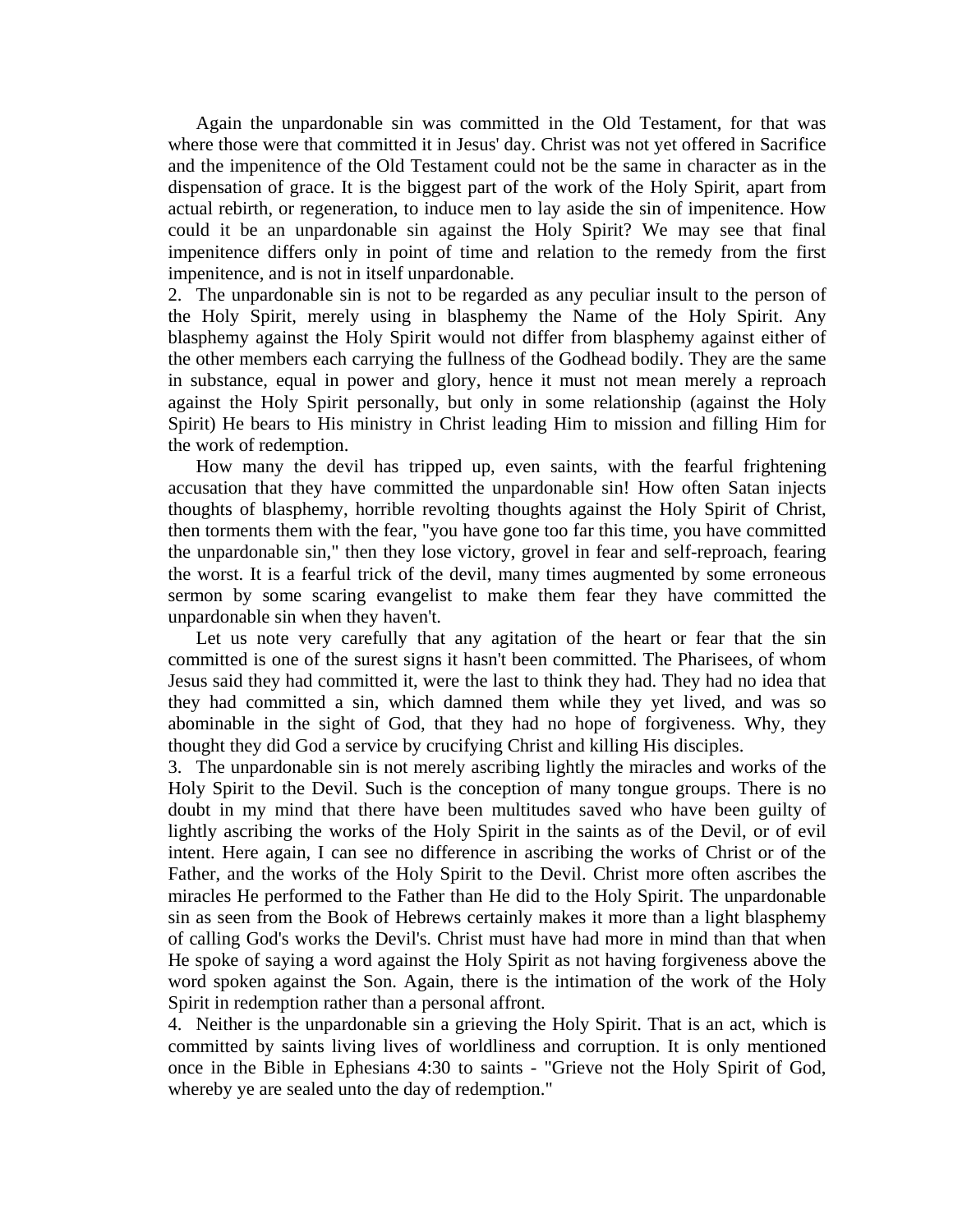5. Neither is the unpardonable sin any grievous sensual sins, such as murder, adultery, theft, all these have been saved in the Scriptural accounts. I have met many who thought they had committed the unpardonable sin, but I don't think I have met a single one who thought he had committed it who had, but I have met many who I think committed it but who didn't know it. John says there is a sin unto death for which it is useless to pray. It cannot mean backsliding, for in the context John has just asked us to pray for an erring brother. A backslider still has all the yearning and compulsion to the old life he once enjoyed with Christ. There is no callous indifference and hypocrisy, which marks the one who has sinned unto death. Jesus gave a whole chapter in Luke 15 to show how much God loves the backslider in the parable of the prodigal son. No, God says that He is married to the backslider, speaking primarily to the backsliding Israel as a whole.

## B. What the Unpardonable Sin is

1. The personage of the Holy Spirit, as figuring in this relationship as being sinned against, must be in His official character, as the one who filled Jesus for the work of Salvation and the One who reveals Christ to the hearts of man and leads them to repentance and salvation. This sin must in some relationship bear upon the work of the Holy Spirit in His office of redemption and the sacrifice of Jesus. Remember that Jesus "offered Himself through the Eternal Spirit," Hebrews 9:14, and without the work of the Holy Spirit there is no conviction of sin, no revelation to the heart of the glories of Christ as redeemer and no regeneration or the impartation of the now nature, and no cry of sonship, "Abba, Father." In this official character, He is sinned against with an unforgivable sin unto death, for which to pray is useless. It is the love like character of the Holy Spirit as bearing the message of peace for the sinner. With this in view there can be no misunderstanding of the text in Hebrews. But first a couple of illustrations from the Old Testament: Cain seems to have been the first who was given up by God, not because he murdered, but because he refused God's sacrifice and substituted his own. We do not know the degree of enlightenment Cain had but it must have been great with the parents he had, and the witness of the flaming sword and Angel of the Lord at the east gate of Eden. He utterly rejected God's whole plan, however, and gave his own. God calls him, a child of the wicked one." and gives for no hope when He marked him. Saul was another. He apostatized from great enlightenment. In I Samuel 10:6 he became a prophet, "And the Spirit of the Lord will come upon thee and thou shalt prophesy with them and shalt be turned into another man;" vs. 9 - "God gave him another heart;" vs.10, And the Spirit of the Lord came mightily upon him and he prophecied among them." See the light God gave him, the divine fellowship, spiritual communion, another heart, but soon his carelessness and disregard for God's sacrifice and substituted his own in the thirteenth chapter; I Samuel 15:11 there "he turned back from following," vs. 23 - "Rejected the word of the Lord;" vs. 35 - "The Lord repented that He made him king over Israel;" 28:16 - "The Lord has departed from thee and has become thy enemy." That is not just the picture of a backslider, but of an apostate.

2. Turning to the New Testament you find another class committing the unpardonable sin, devoutly, fanatically religious people. In fact, in the Bible, it is only religious people who commit it, never a plain sinner; therefore, it is the sin of apostasy. Those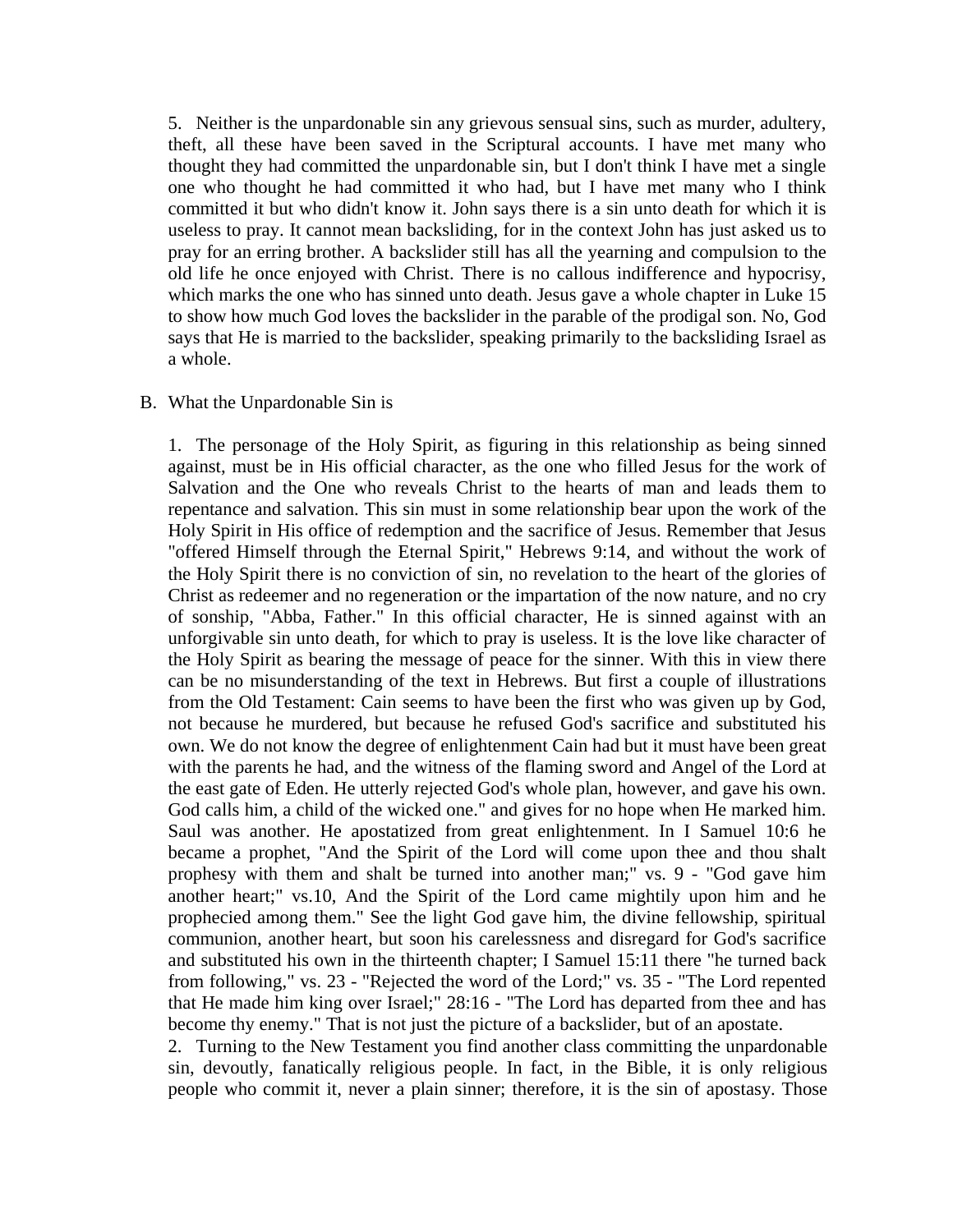religious leaders had rejected the ministry of John the Baptist and his counsels against themselves, "But the Pharisees and lawyers rejected the councils of God against themselves being not baptized by John," Luke 7:30. (Note: They rejected the council of God against themselves. What council? It was John's message of repentance. They judged that they needed no repentance.) To them Jesus said, `Ye are of your father the devil." He put them in Cain's family. When they denied their sinnerhead and need of repentance, they put themselves outside of Christ's plan for redemption, and Christ had nothing for them but scathing denunciation. To them at last when they said, "He hath a demon, and does His works by the prince of demons" Christ, in fact, said, "You have gone too far; you have blasphemed the Holy Spirit." "All manner of sins shall be forgiven, but he that blasphemes against the Holy Spirit hath never forgiveness." Thus, on their part, it was no mere impenitence, but an irrevocable rejection of His entire redemptive work, a putting of themselves outside of any plan of redemption God might have for them, complete Apostasy.

3. Here is one type who can commit the unpardonable sin - devoutly religious folks who are unsaved and don't know it, won't admit it, refuse to allow it, and presumptuously, willfully treat God's one Atoning Sacrifice as unclean and hellish. But there is another type who commits this sin. It is brethren. The context of I John 5:16-17, "If any man sees a brother sin." Who is brother here, a fellow saint? If his sin is not this apostasy, pray for him, but there is one you need not to pray for, it is lethal.

4. With this consideration let us turn to Hebrews 6:4-6. He speaks of a people who have tasted of the heavenly gift "then made partakers of the Holy Spirit, tasted of the good Word of God, and of the powers of the world to come, of them he said, "if they fall away it will be impossible to renew them again unto repentance." Why? Because they have committed the unpardonable sin here is what it is - "Seeing they crucify to themselves the Son of God afresh and put Him to an open shame." The companion Scripture needs to be read here. Hebrews 10:26, "For if we sin willfully (here is your sin of presumption with set wills premeditatively) after we have received the knowledge of the truth, there remaineth no more sacrifice for sin, but a certain fearful looking for judgment and fiery indignation, which shall devour the adversaries. For he that despised Moses' law died without mercy, under two or three witnesses, of how much sorer punishment, suppose ye, shall he be thought worthy (note) Who hath trodden underfoot the Son of God and hath counted the Blood of the Covenant wherewith he was sanctified an unholy thing and hath done despite unto the Spirit of Grace." You can see why there is no forgiveness of this sin, see its treatment and hatred against Christ, and despite unto the Spirit of Grace.

5. Here is the sin against the Holy Spirit which has no forgiveness. Why is it unpardonable? Because it utterly rejects, repudiates and nullifies the only redemption God has given and now "there remaineth no more sacrifice for sin," having irrevocably rejected by malignantly sinning willfully against God's only salvation, they have put themselves beyond the pale of redemption after the same kind of sin which plunged demons and fallen angels into unpardonable doom. The sin against the Holy Spirit like this and the sin of demons seem to be the same kind of sin. That is why those who have committed it never can remain neutral of the subject of Calvary and Christ's character; they must destroy the faith and persecute the saints. The elements in the unpardonable sin are light rejected, light detested, light hated, with a satanic hatred, which would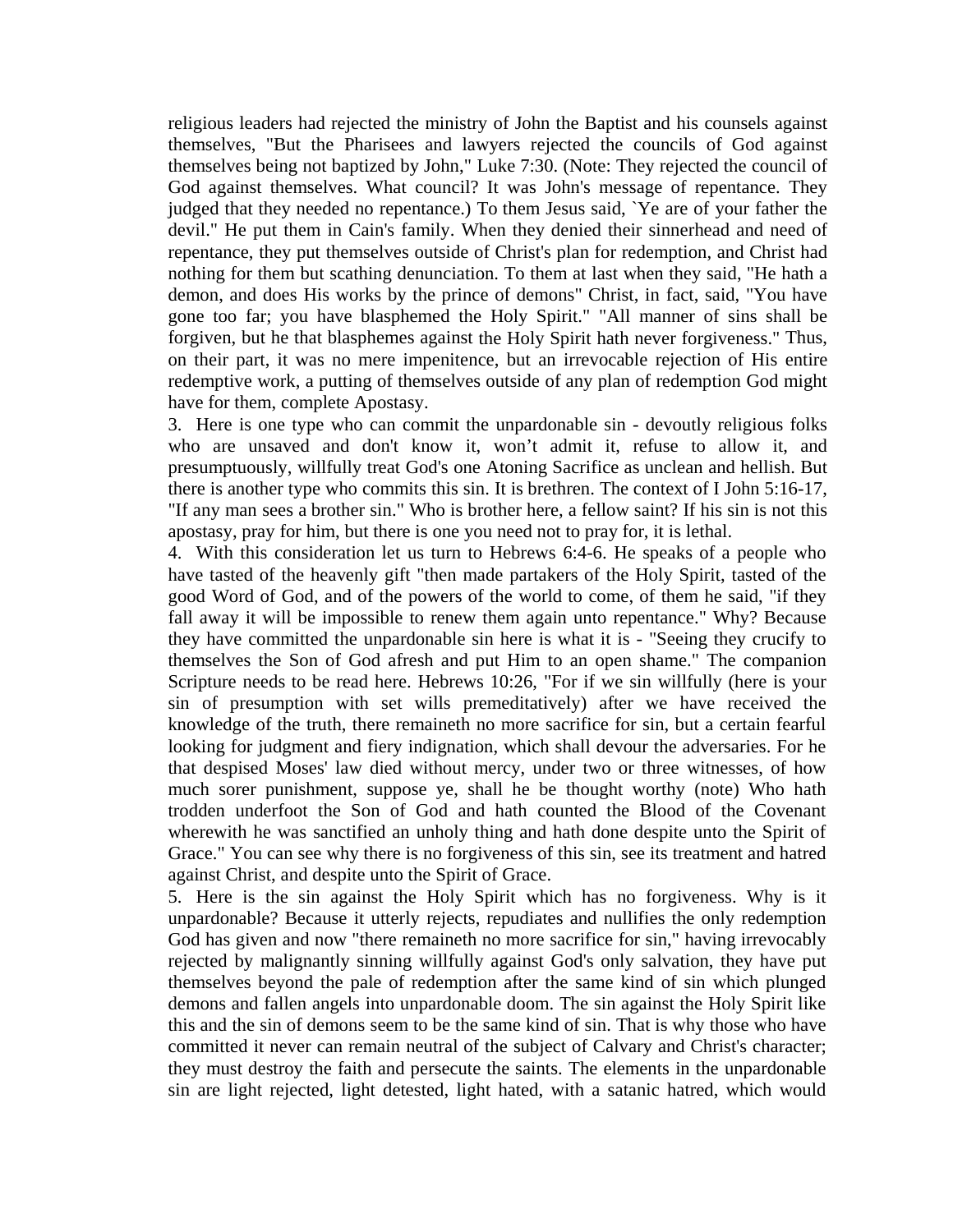crucify Jesus all over again if given the chance. Have you ever thought that given the same circumstances, should Jesus come today as of old, our modernist would crucify Him again? It is so the hatred of the Jews was that Christ tore the cloak from their sin, exposed their hypocrisy and their true hatred boiled over. It would be the same today. Note their hatred of the blood of Christ, but very few real brethren ever fall away this hopelessly into apostasy. See Paul's solicitude for the Hebrew saints, then his confidence that such would not be the case with them in the remainder of the chapter. Read It. Let them who believe that it is utterly impossible to ever fall, not walk presumptuously but meekly and their doctrine will he true, but without letting go of the bright promise they have in their souls of security, always take warning of these few verses which give the warning of apostasy as a possibility. It should make us walk humbly with our God and shun sin. Even Adam in perfect innocency fell, so "Let him that thinketh he standeth take heed lest he fall." The security of the saints is a blessed truth of the Word of God and gives great consolation in times like these, but those few warnings should make us walk close to the Lord Jesus Christ lest there should be in us "an evil heart of unbelief in departing from the living God," Hebrews 3:12, Hebrews 4.

### V. The Wages of Sin

 Under this heading we shall consider the results of sin. The Scriptures say, "The wages of sin is death," Romans 6: 23. The Greek word for wage denoted the daily earning of the Roman soldier. It is the just remuneration for services, compensation for a hireling. It is set in contrast in the same verse with "The gift of God is eternal life through Jesus Christ our Lord." Lord here carries the meaning of Master in contrast to the mastery of sin earning the wages of death. The mastery of Christ gives freely by grace the gift of eternal life. The great controversy of those who would do away with hell, or any future eternal punishment of the lost, has been a trying to make death here annihilation. As we shall see, the "second death," as it is called in Revelation 20, is not annihilation, but is the opposite of eternal life, which would be eternal death. Life in this portion is not, eternal existence merely, then eternal death would be eternal non-existence; but eternal life is a quality, not just a quantity. It is God's life in union with Him; so eternal death must be a quality, in severance with God.

 Under this heading we shall consider in detail the basis of punishment - how it is taught in the Scriptures, its nature and extent, the fact that there is no probation after death, no second chance, and the endlessness of hell's punishment.

 There have been two primary errors consistently creeping up in the church and out of it in many different forms, but always bearing the two individual stamps. One has been the universal restorationalists that would get everyone saved somehow sometime. Even the Devil himself in the theology of many shall find a seat in heaven. This follows the universalism which quote the apolotastasis of Peter - "The restitution of all things," Acts 3:21. This is only the "regeneration" Christ spoke of in Matthew 19:28, the consummation of Christ's redemptive work when "He shall have put all enemies under His feet;" but they are still enemies. These verses speaking of "the restitution of all things" must be held in the light of Christ's statement - "Cast Into hell where the worm dieth not and the fire is not quenched," Mark 9:42-44, and all the verses we shall consider where hell is spoken of as eternal. There has always been in the church those Universal Restorationalists and a new group has arisen with the "concordant version" of the Scriptures.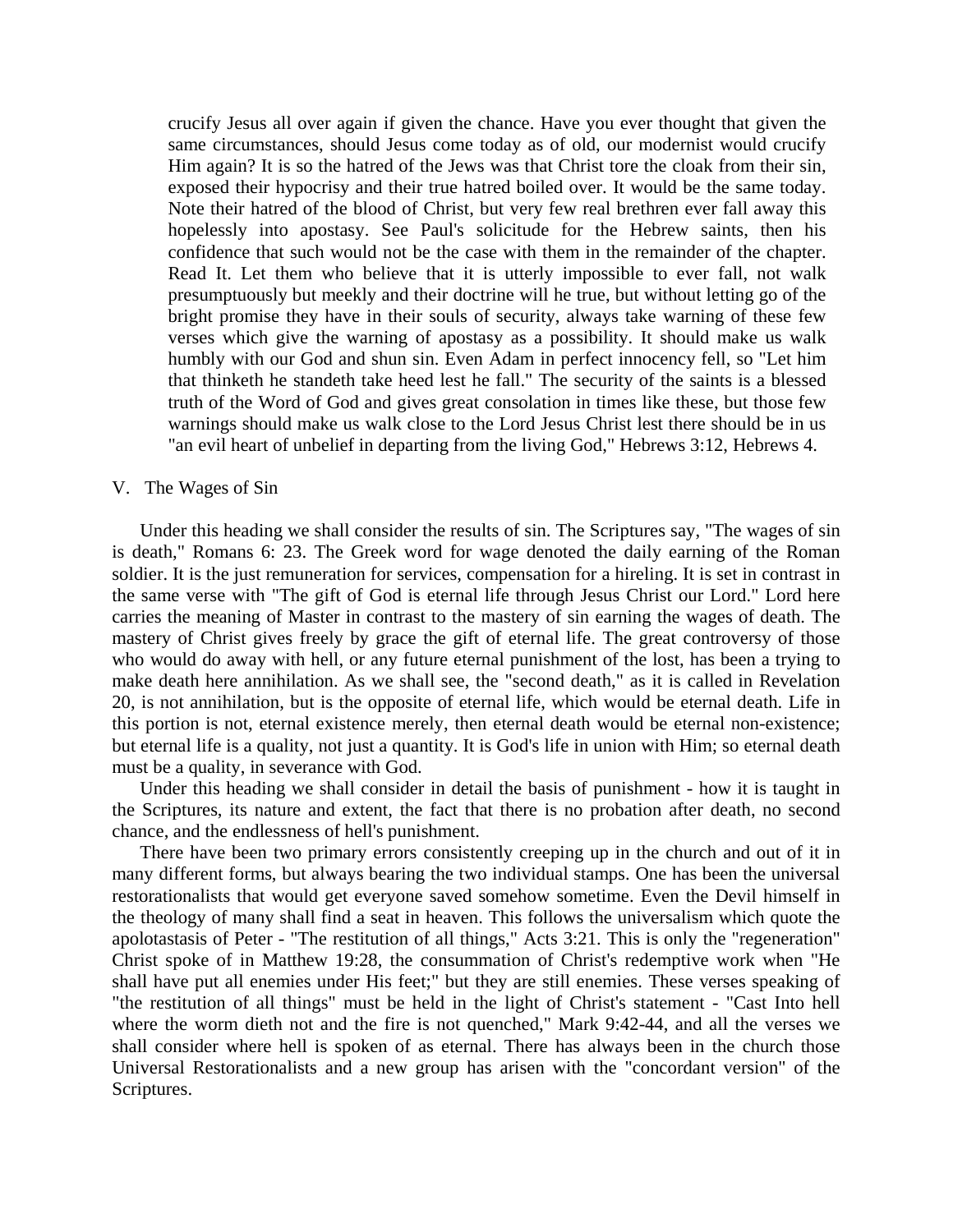On the other hand we have the annihilationalists who are in a sense Universalists, for they teach in one form or another the second chance of everyone; another probation after death, under better circumstances (except the purgatory crowd where the circumstances wouldn't be so good); and then, if the soul isn't saved, they are forever annihilated. That is universalism - no dualism in eternity; still only universal salvation, for annihilation is oblivion, or better cessation of all existence. Of such are the Russelites and Seventh Day Adventists and some other independent groups. We shall see how widely both those groups miss the plain meaning of the Scriptures, which teach the eternal punishment of the wicked or lost in a literal hell. These false theories stem from two faults in particular: a light estimate of sin with God's hatred of it, and a formulating of a doctrine built upon their own wishes, feelings, and thoughts, rather than upon, the plain statement of the Scriptures. You find the touchstone for the error of both universalism and annihilationism as the false doctrine each holds concerning the redeeming work of Christ. Universalism holds light ideas of sin, the holiness of God, and the need of regeneration, by faith God's substitutionary atonement through Jesus Christ. The Second Chanceites also hold light views of sin and deny the need of regeneration for salvation and hold erroneous ideas about Christ. The wish is the father of their theology about hell. They want no hell or eternal punishment, so twist all Scripture to try to put its fires out. How foolish it is to build a doctrine of eternal things upon our own sentimentality, rather than upon the plain teachings of the Scriptures! It is not hard to test those systems by the Word of God, Isaiah 8:20, "To the law and to the testimony; if they speak not according to this word, it is because there is no light in them." What I think God ought to do or ought not to do has nothing to do with it. I cannot think God's thoughts, "For as high as the heavens are above the earth, so are His thoughts above my thoughts." For any man to take upon himself the authority and arrogance to teach by tongue or pen the possibility or mythical hope of a soul going out of this world without Christ and salvation to have another chance somewhere sometime is to risk the wrath of Almighty God and weight of lost souls upon his own, or the false hope of oblivion rather than a just personal meeting of that holy God when law is broken and when love in Christ is rejected and spurned. How many have welcomed the idea of annihilation as an escape from a "certain fearful looking forward to judgment!

A. The Fact of Sin's Punishment, grounded in reason and Scripture, Romans 6:23 - "The wages of sin is death."

 First, it is to be noted that the punishment of the wicked is grounded in two great attributes or principles in the Divine nature: love and justice, love and law. God is love and God is righteous or holy. Any doctrine of punishment must take into consideration both of these infinite attributes of God, not from the human standpoint of leniency or harshness, but as they abide in God in infinite rectitude and love without partiality. It is hard to divorce our human frailties from the idea surrounding God's love and justice. Either our hearts run away with our heads or our heads run away with our hearts.

 First, note God's love in relation to punishment, for this is the argument used by so many against the punishment of the wicked. The same arguments that can be raised against an eternal hell as punishment can be used against the presence in this life of sorrow, suffering, inequality, beastiality, the presence of sin, and yet these are here because God is what He is, and must be reconciled with His love. This brings us to the first illustration of punishment grounded in the love of God as well as the justice of God.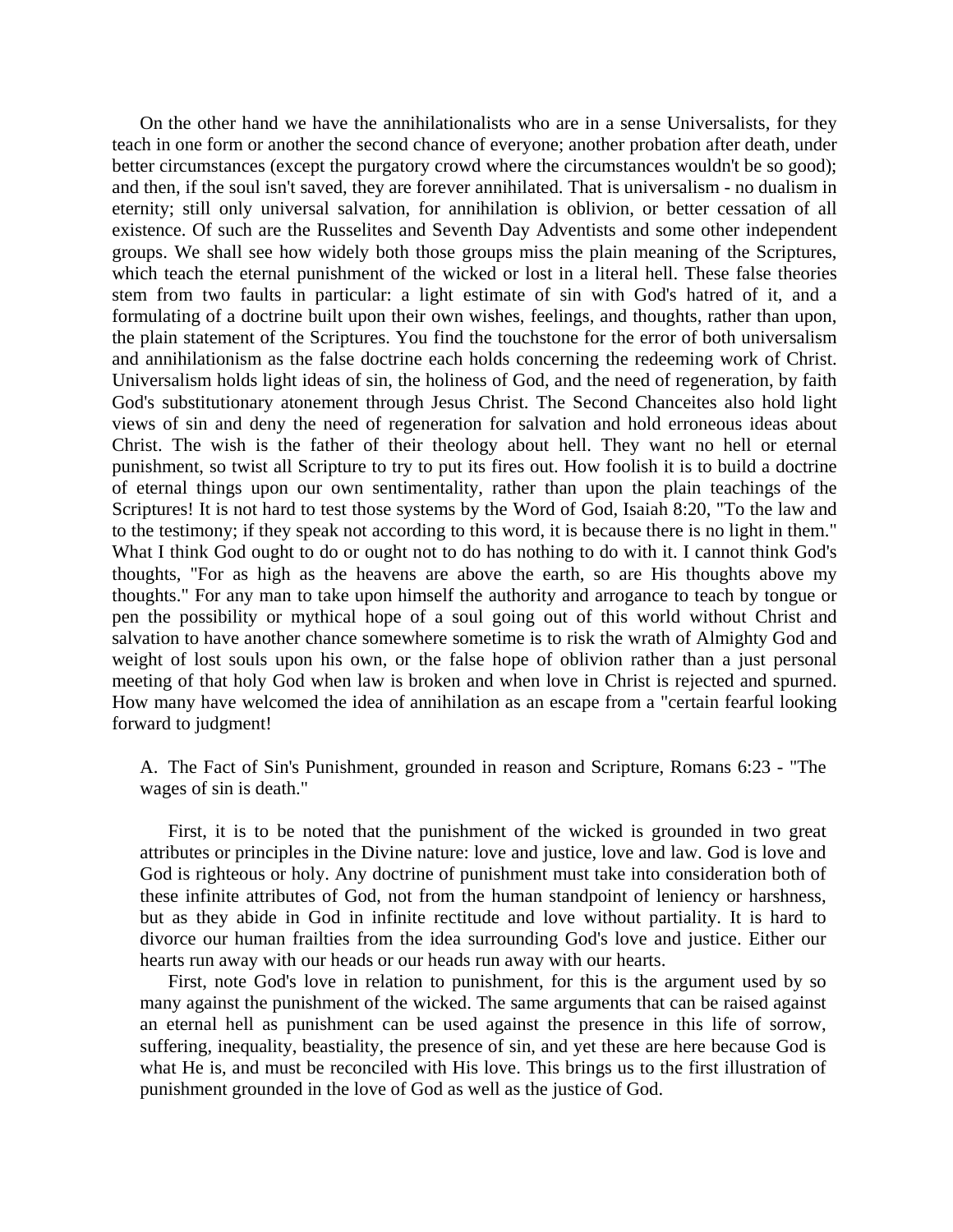1. Every provision God has made, whether in the moral or physical world, has a heaven side and a hell side. The law of physics works in both fields, namely "action and reaction are always equal." There can be no movement or force of nature without this double expression. Obedience to the provisions of love brings happiness and health, but disobedience to the same provisions, or perversion of them, brings its own natural retribution of pain and suffering. There is no law of God which doesn't have this two-fold nature, the heaven side and the hell side, as the law of gravity, which makes life possible on earth, holds things to the earth and the earth in its pathway around the sun at the right distance to sustain life. Let that baby get too near the window and fall out of the fourth story window; the same law of gravity hurls it to death on the sidewalk below, that is the hell side of the law of gravity for all transgressions. We see it also in the law of electricity, motion, the law of fermentation and bacterial decay, which makes all living things go back to nutriment to sustain future life; yet man, disobeying its laws, lets filth and decay bring pestilence and death, and uses these same laws to transform the gift of bread into intoxicating liquors which destroy body and soul.

 How many of the gifts of God's love in nature are tortured or twisted out of their proper usage to man's detriment and death, rather than the purpose for which God gave them! Our eating and sleeping habits and appetites, all God-given for health and happiness and enjoyment as well as to sustain life, are perverted to the opposite usages and bring the opposite results so that all of the provisions of God's love have the two opposite poles, blessing and cursing, but both are provisions of His love. The difference is the usage to which we put them.

2. Analogous to this set of illustrations is to be found in the moral world and man's relation to the moral law of God. By that law of holiness man may be made in the likeness of God, partakers of His glory, but by disobedience sinks into the image of a demon; and the farther away he gets from Him the more devilish he becomes, until he must be driven from the very presence of God. That the tender mercies and entreaties of infinite love ignored and trampled upon should at last turn their deathless energies against the guilty soul to sting and burn it is as much to be expected as that the forces of nature, the same expression of the loving solicitude of God, should take up arms to destroy the poor victim they were designed to help.

3. The third idea is that love must always pre-suppose the opposite of hate. There can be no love without hate; to pro-suppose the one is to pre-suppose the other. The one is the reverse action of the other. We must love or hate with equal intensity objects opposite in character. To say that God cannot send any of His creatures to hell is inconsistent with the revelation of His love, is to not understand what love is; for God to love righteous Noah was to hate the wicked antediluvians; to love Lot was to rain fire and brimstone on Sodom and Gomorrah, You may see the love of God for His Son Jesus Christ, while His wrath was being poured out upon Him as the sinner's substitute. (But remember the term hate when applied to God is the opposite of love). God's love and God's hate are without passion or impulse. It is a calm, fixed, eternal aversion with all that is contrary to His own holy nature. Love is admiration, approval, and the delight of complacency in those who partake of His own likeness; but hate is loathing, condemnation, and displeasure with no malevolence, passion, or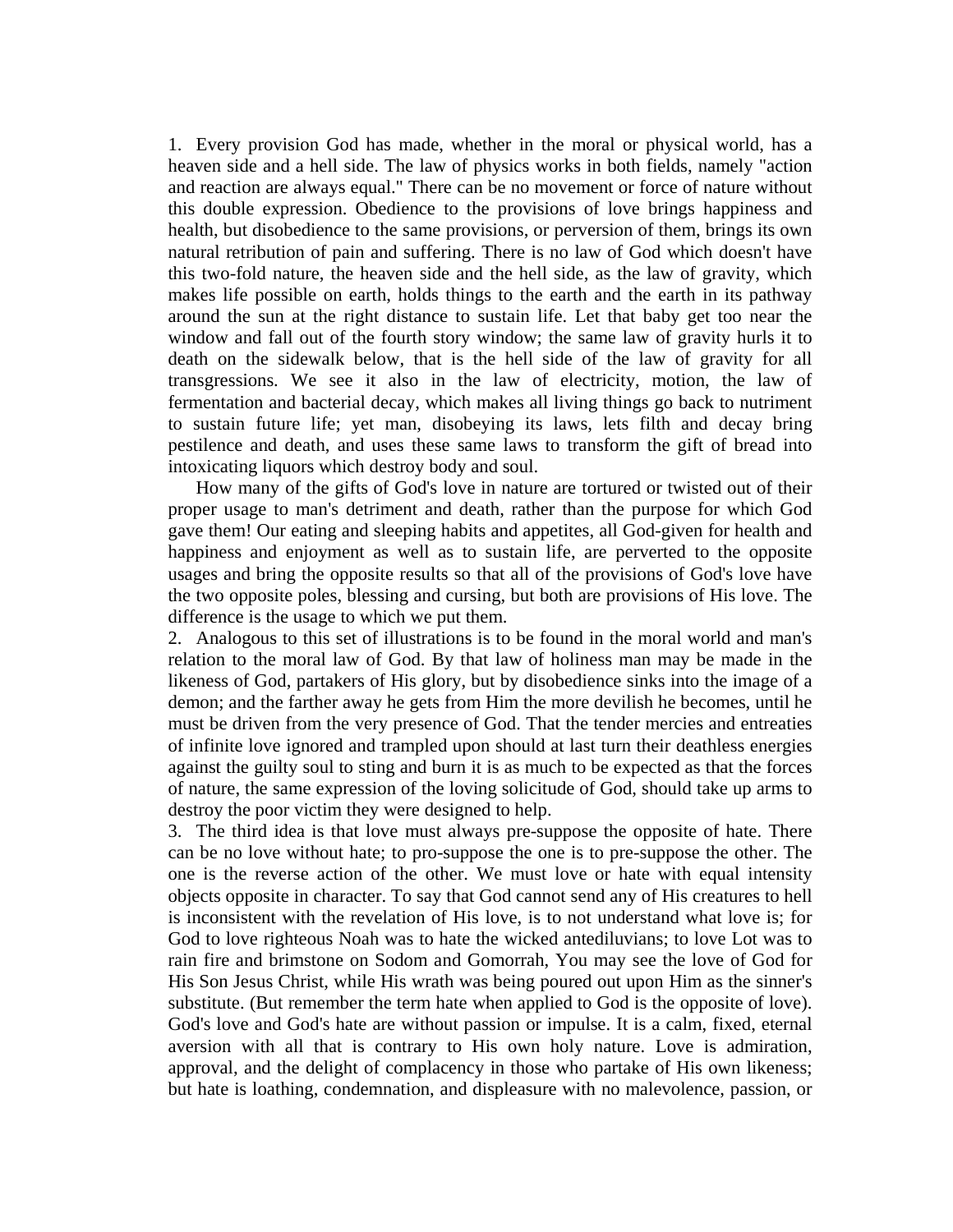bitterness in those who are in opposition to His own nature, Psalm 7:11 "God judgeth the righteous, and God is angry with the wicked every day." See Mark 3:5; or Romans 2:6-9. By the very nature of God's love, He must be eternally attracted to those in His own likeness and must be eternally repelled by those In opposition to His own holy nature.

 The fact of the future punishment of the wicked is grounded in the plain statements of the Scriptures. We cannot take all of them, but, if only a few are considered and they state the case plainly, then there is an end of argument. Human speculation upon a subject like this is vain and any watering down of its warnings dangerous. We will not to go into the many reasons why the Old Testament is obscure in its warnings of punishment after death, but they are the same as those of the resurrection. "Immortality was only brought to light through the Gospel," but there are warnings, such as "The wicked shall be turned into hell and all nations that forget God," Psalm 9:17. There are other expressions such as "devouring fire and everlasting burnings," Psalm 33:14. Read Isaiah 66:l5, 24. It is left for the New Testament with its further revelation of the love of God in Christ redeeming the world, to reveal further the wrath of God against the rejecters. This is natural.

a.) Note Christ's statements. He spoke more of hell than of heaven. He who came to reveal the Father and the many mansions, also revealed the fire which is not quenched and the worm that dieth not and the casting into outer darkness with weeping and wailing and gnashing of teeth. He spoke 30 parables; 11 of these or one third have as their principle the subjects of reward and punishment and future retribution of the wicked. Note the parable of the tares, Matthew 13: 37-42, "They shall gather out of His kingdom all things that offend, and them which do iniquity, and shall cast them into a furnace of fire; there shall he wailing and gnashing of teeth," so ends the parable of the draw-net, Matthew 13:49-50. Notice the parables of the marriage supper, Matthew 22:13. The man without the wedding garment - bind him hand and feet and cast him into outer darkness, where there is weeping and gnashing of teeth. Note the unfaithful steward in Matthew 25:30, and those leaving the judgment of the nations in Matthew 25:46 - "The wicked into everlasting punishment and righteous into life eternal."

 There is the clear teaching by Christ of the consciousness of life immediately after death and the beginning of punishment for the wicked and peace for the righteous in the story of the rich man and Lazarus in Luke 16:19-21. There is the exclusion from heaven of those whose righteousness doesn't exceed that of the scribes and Pharisees in Matthew 5:20; and "Except ye be converted and become as little children ye shall not enter into the kingdom of heaven," Matthew 18:3; and "Except ye be born again ye cannot enter,"' John 3:5.

b.) Note Paul's statements. First, of the folks who won't enter like Revelation 22:15, those who are "without." See I Corinthians 6:9-10; Ephesians 5:5; Galatians 5:19-21; like Revelation 21:27. See his plain statement in II Thessalonians 1:6-8 and II Thessalonians 2:12 and Hebrews 10:27-29.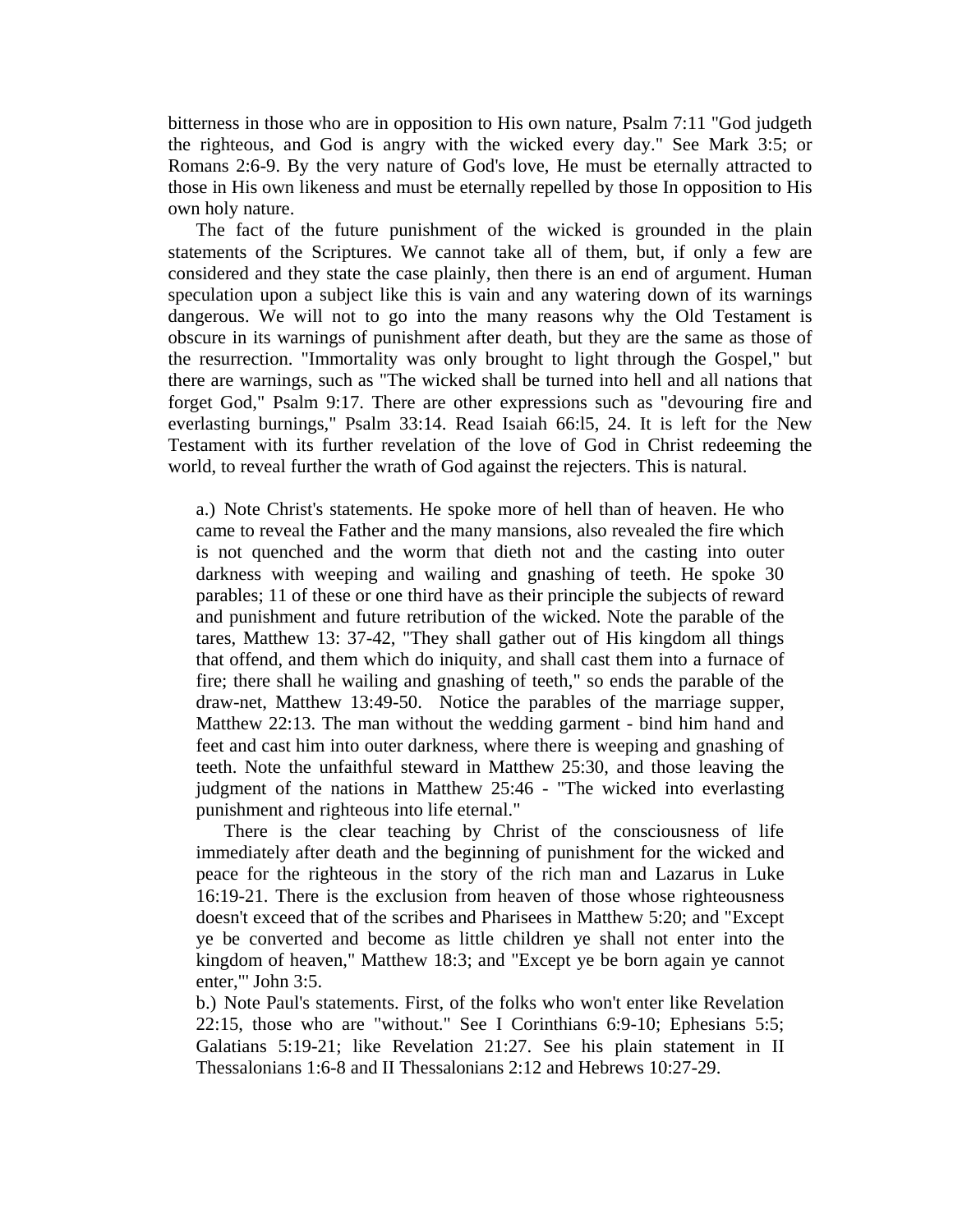c.) More could be quoted but the scene of the last judgment will suffice for one more, Revelation 20:14-15. Like the words of Abraham to Dives in Sheol, "They have Moses and the prophets (and now the whole New Testament apostles and prophets); and if they won't hear them, neither would they believe if one arose from the dead." The quibbling over the terms used and the effort to water them down to a weak preconceived idea of annihilation and soul sleeping belongs to a later consideration on the eternality of punishment.

 B. The Nature of Sin's Punishment, What is meant by hell, torment, weeping, and gnashing of teeth, hell fire, outer darkness, etc.

 There is, of necessity, a great deal of obscurity surrounding the punishment in hell, as there is of the glories of heaven. Heaven has been so materialized, sensualized, and made so human as to dim its glories; so hell has been so elevated until it has been made a vestibule to heaven or a sweet oblivion forever. The Scriptural pictures which are given, however, are very graphic, and, if as some say, they are figurative, then since a figure is only a small representation of the reality, if fire, tormented in these flames, etc., are only figures and small representations, then what must the reality be! There must be an analogy between the figure and the reality; if these pictures are but the shadow, what must the reality be? What then is the nature of sin's punishment?

1. It is banishment from the presence of God. This is first and the worse. This is expressed in such statements as "not entering the kingdom of heaven," "excluded from the presence of the Lord and from the glory of His power" (II Thessalonians 1:9), and "cast into outer darkness," "to whom is reserved the blackness of darkness forever," (Jude 13), "I never knew you, depart from me ye accursed," and like statements. Revelation says, "Without are all those kinds of folks." It means to be denied the presence of the King, the protection of its laws, the shelter of its government, the enjoyment of its wonderful redeemed society, and denial to its enjoyments. It is to wander aimlessly through the eternal darkness of hell - dark in mind, soul, and resurrected body. It is to be without God, without His glory, the glory of His personal presence, without the light of His smile, the expression of His love, the bounty of His hand. What that would he like no man can now say, for no man while alive on earth is so abandoned. To be forever consciously repelled from God by a contrary nature, denied every expression of the light and love of God is beyond all human comprehension; to be cast out of the society of the redeemed to room in the community of the lawless - with demons, fallen angels, Satan, and the godless of all ages in hell itself.

 Its expression, "Cast into outer darkness" is to show the hopelessness of the darkness of eternal night. None of God's messengers of mercy will ever penetrate, no ray of light of a new opportunity, the dawning of a new hope, proclaiming a new gospel of glad tidings, love never comes, grace is never offered; it is boundless chaos and night, to be denied all expression of God's presence and to hear His, "Depart from me, ye accursed" will be the deepest torments of hell for the lost soul.

2. Another element in the punishment of sin in hell will be remorse, See the whiplash of regret in a blighted love life, when some foolish infidelity or some ill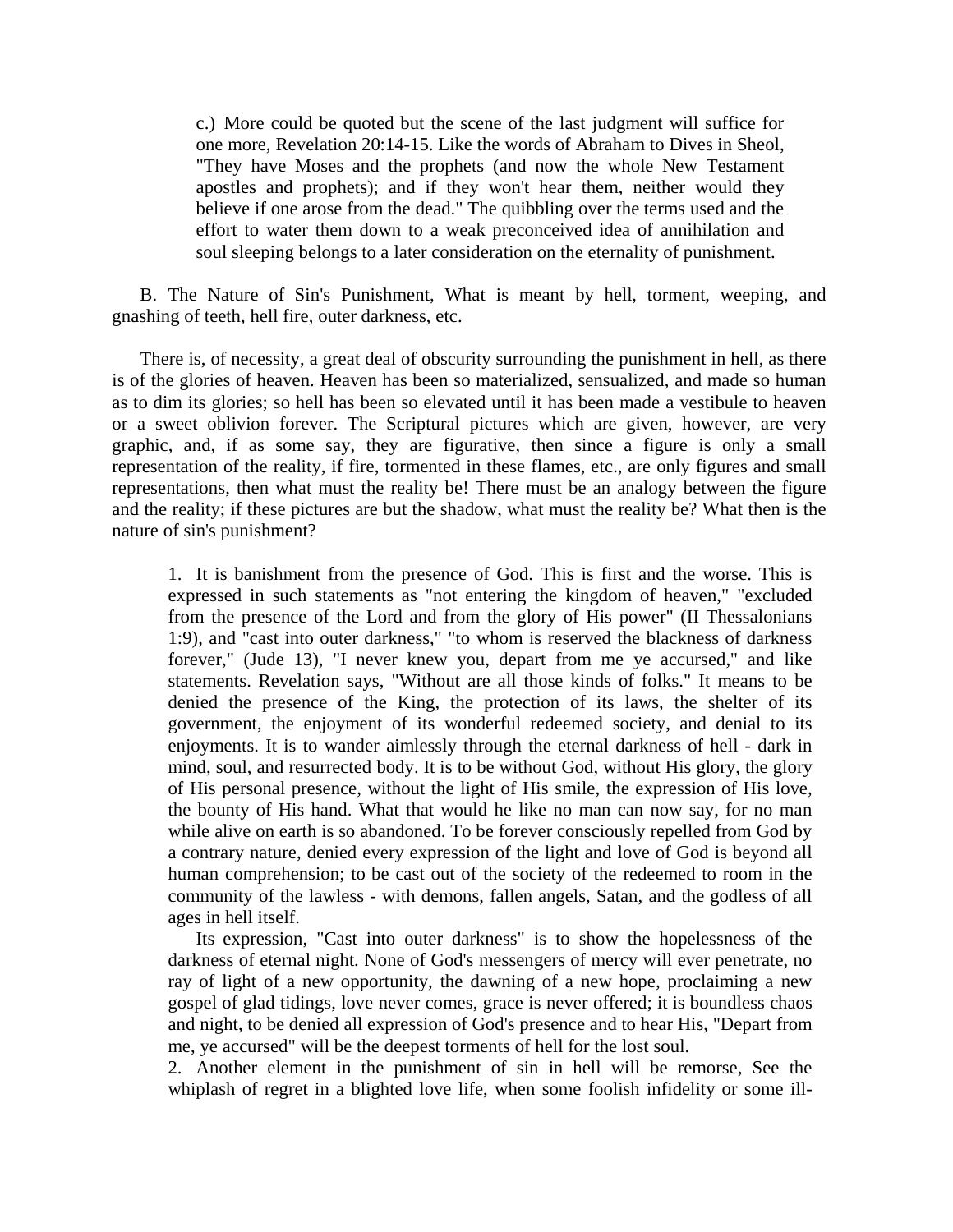spoken word is the last straw that breaks the bonds of love and drives away the one most precious; and one is left with only memories of happier days, of blighted hopes, of things that might have been -- and all that is left is, "If only I had done this or that, or hadn't done this or that." Even in this life remorse has been a whiplash to torment the fallen with a sense of deep loss, blighted joys, and leave nothing but anguish and despair. In this life, however there is not the ability to see perfectly the perdition into which man's own sin has plunged him. In eternity, with a eternalized resurrected body fitted for destruction, the full nature of man's sin and rejection of Christ will be clearly seen. Memory will perfectly recall every sermon, prayer, warning, loving entreaty, mercy, and goodness of God which should have led him to repentance, every striving of the Spirit, and all the opportunities when he could have been saved, with every silly, empty excuse he made in this life. How clearly the soul will see true values at last but with the awful sound of doom, "Too late!" What hopeless remorse and self-hatred this will entail!

3. Another element in sin's punishment in hell will be not only the self-loathing brought on by remorse, but a bitter hatred of God and all that is holy, such as Satan seems to have - an all-consuming bitterness and high rage against God that will make a hell in itself. We see a small picture of this here on earth when we see what intense hatred can do in any life. It poisons every wellspring of the life and consumes every joy. This is pictured of the wicked in hell by the expression, "gnashing of teeth." That is a Hebrew way of expressing intense hatred - as the Jews against Stephen at his stoning, and the time they attempted to take the life of Christ at Nazareth, running on Him, gnashing their teeth. It is a helpless raging of a foul, unclean, lost soul against the righteous judgment of Almighty God. The positive inflictions God shall pour out upon the lost, the hell fire, the brimstone, the ever-lasting destruction, etc, that this is true and that not all punishment is self-inflicted is plain from these and many other expressions, such as, "the smoke of their torment, the weeping and wailing."

 The argument, as to the literalness of hell fire for and against, is foolish, for the most part. Objections have been raised that fire like that would consume the wicked, but they forget that they have an eternalized resurrected body, "a vessel fitted for wrath," even as we have one fitted to stand the glories of heaven. On the other hand, those who contend only for the literalness of the fire, do not see that the greatest torments of hell will not be physical but spiritual. The Scriptures are plain as in the case of Dives, "I am tormented in these flames." Who can know the glories that await us in our new bodies in the New Jerusalem; who can imagine the eternal loss and suffering in the Lake of Fire, "where the fire is not quenched and the worm dieth not."

#### C. The Certainty of Sin's Punishment

 Again the whole doctrine of another chance after death is grounded in man's sentimental wishes rather than the plain statements of the Scriptures which certainly hold out no future hope of another chance. Man interprets what God ought to do in relation to the lost by the creatures' happiness rather than the Glory of God. Proverbs 11:7 states, "When a wicked man dieth, his expectation shall perish," his hope, all hope. There is in the minds of a vast multitude a lingering hope that somewhere, somehow, sometime after death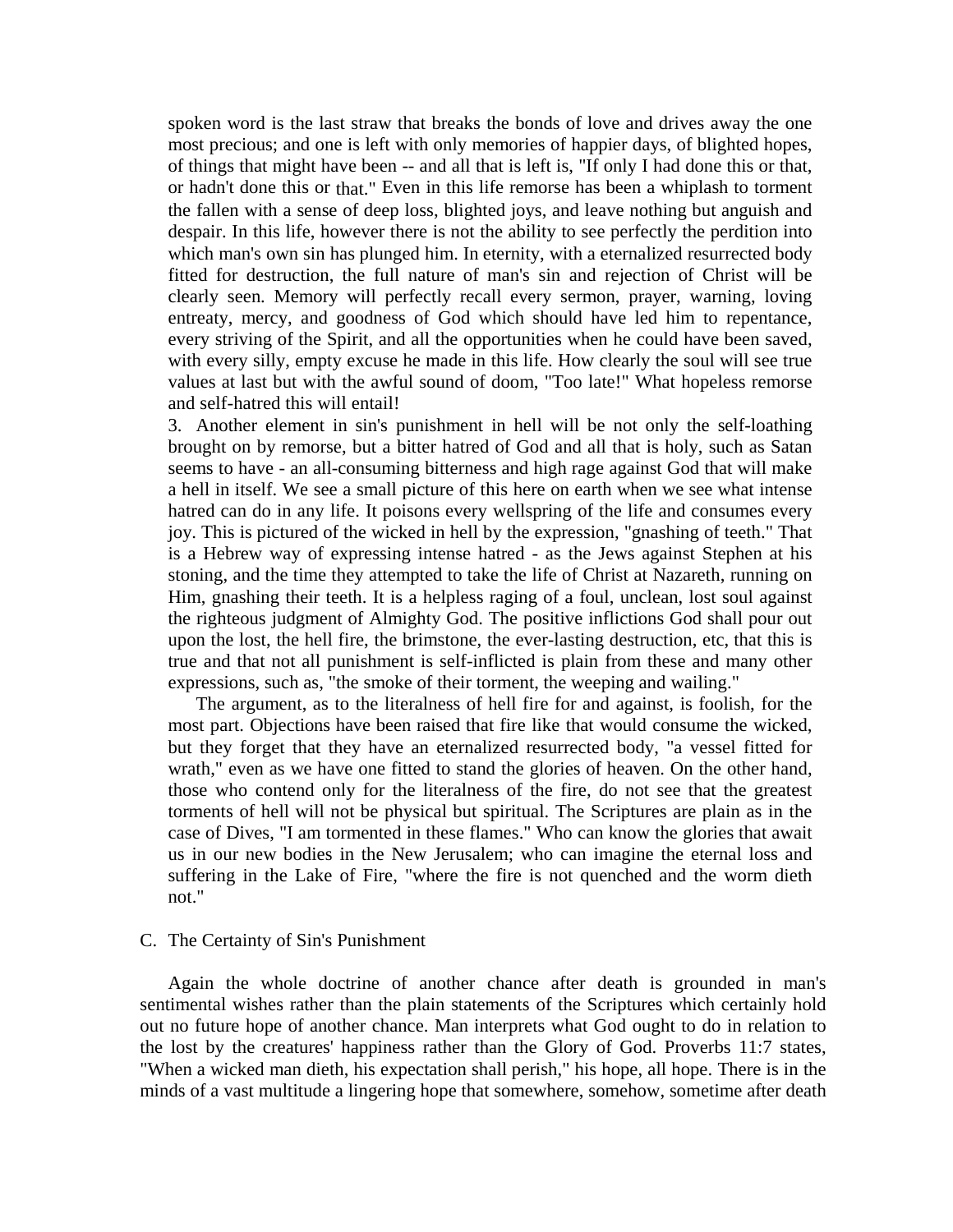God will give them a new, better chance to be saved. No matter how miserable a failure they have made out of this life, God will give them a new life to try all over again. No matter if the territorial court of this life pronounces the verdict guilty and the sentence of death upon them, a higher court, the supreme court of the universe will reverse the decision of the lower court and grant him complete absolution from all guilt in this life; and no matter if he has lived like the devil himself, trampled underfoot the Son of God by his oft rejection of Him, defied the laws of a holy God, He will hear the "Enter into the kingdom prepared of the Father, thou blessed of the Father." No matter if he has messed up the material God gave him in this life to build for eternity, in another world God will give him a new set of tools and brand new material and tell him to try again. It never seems to enter into his mind that without the new birth, there is much doubt that if God gave him ten billion new chances, he would muff each and every one of them. "Verily, verily, I say unto you, ye must be born again' or "ye cannot see the kingdom of God."

 Despite the wishful thinking, man has seen the necessity, if possible, of finding some Scriptures to help his theory. You see that tendency in the most blatant unorthodox cult such as Christian Science, etc., where they will go to any length to twist the Scriptures to fit their theory. They outrage every form of hermeneutics. Rather than building their ideas upon the Scriptures, they formulate their theory, then go to the Scriptures, ignore all plain portions, and, by diligent seeking, finally find some isolated text to prove their theory.

 Origin of the third century after Christ was the first to be an advocate of a second chance. He also was the inventor of the spiritualizing method of Bible translation, this is to leave the plain meaning and find a hidden mysterious symbolic meaning in all of them. If the second chance were so, we should find it plainly; for, according to this theory, a vastly, larger portion of the human race are to be raised into holiness and happiness in the second, rather than the first, probation. With this in mind we should expect a plain statement of the doctrine at least, but there are none. Obscure portions are advanced in support.

 Cannon Farrar of England based his whole idea on Matthew 2:31-32, the unpardonable sin and a misunderstanding of the word, "Neither in this world, neither in the world to come." World here is age, age of law or Grace, but Farrar says, "Our Lord stated with immense plainness and with no reservation the possible ultimate remission of every sin and blasphemy but one; and what that one is, no human being has been able to decide." They base their whole doctrine upon an implication. They assume that the declaration that the sin against the Holy Spirit has no forgiveness in the world to come implies that all other sins may be forgiven there. What a slender cord on which to hang a grand doctrine! The Greek word for world here is not "kosmos," world, but "eon," age, age of Law and in the age to come, or Grace. Others, of course, use that obscure portion in I Peter 3:18-20, but a close study of it shows that Christ preached to the antediluvians in the spirit, while the ark was preparing, and, therefore, in Noah for 120 years.

 The second-chance boys state the need of a second chance primarily for those who had no first chance, but the antediluvians had 120 years of chance under Noah. Why didn't Christ go to so many of the heathen of the Old Testament who never had any chance? If He did, it still doesn't give any hope of second chance; for He got no converts out of that crowd; for Peter says so in II Peter 2:14-9. From this there is no ray of hope for a single one of them but they are reserved under punishment.

 What a fog bank to rest so vast a doctrine with such far-reaching implications and procrastination of decision. If wrong, where can there be any rectification made? If a false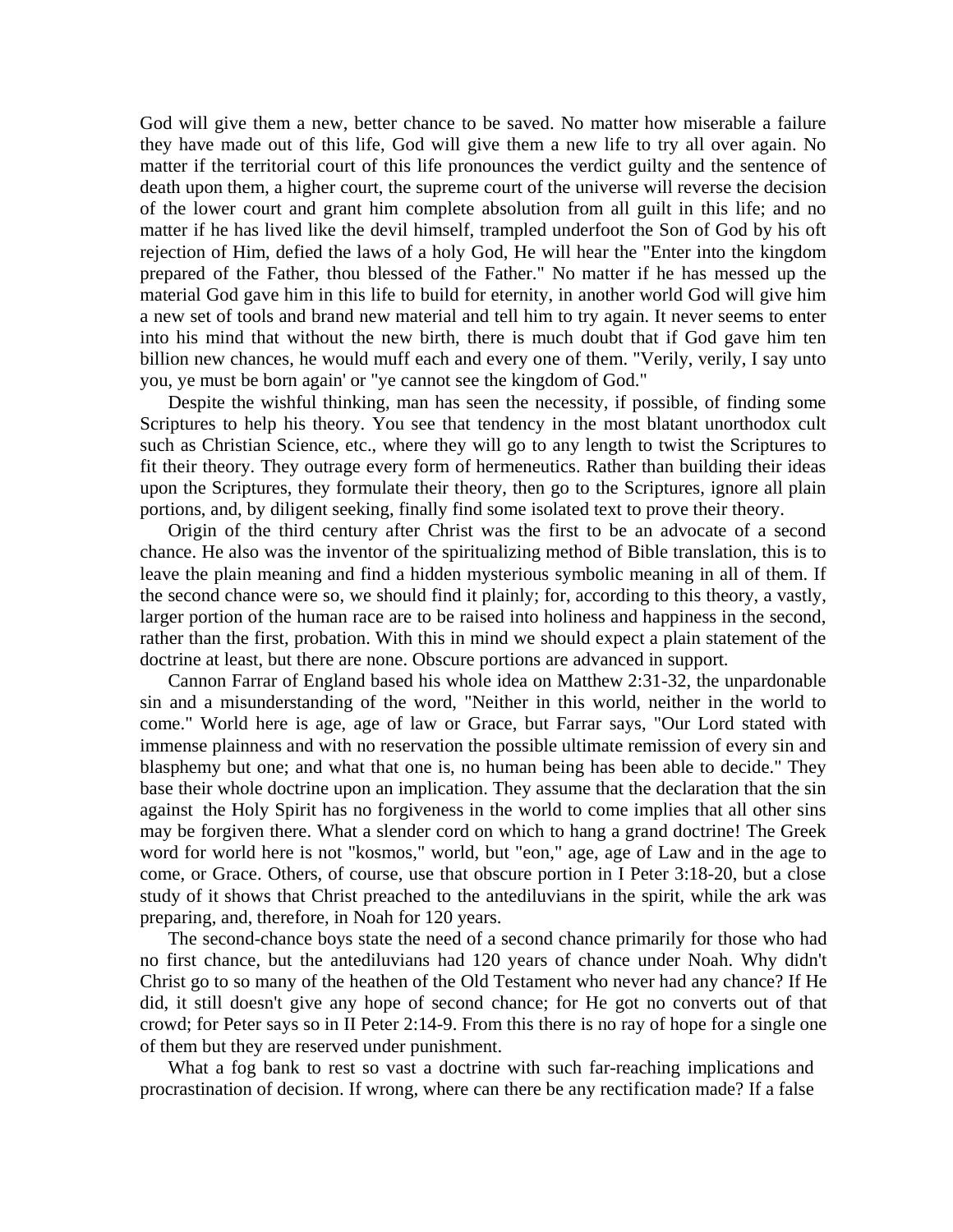hope through life and then to find it isn't so, what eternal loss! If it were a biblical doctrine it wouldn't rest on any quicksand like this!

1. Opposed to this is the dictate of reason deduced from the Scriptures.

a. Any second chance would render the first inconsequential, but the Scriptures plainly put the emphasis on this one. The only reason for the urgency of decision now in this life is the finality of its verdict. "Even the saints are judged according to the things done in the body," and the wicked "according to their works," Revelation 20:12. This would have to be while in the body. Take away the idea of the finality of this probation, however, and, by its very nature, it ceases to be any probation at all, but a time to "eat, drink, and be merry" without fear or worry since a better chance waits in the future. What force would this one have?

b. Going even further, it would be better to wait for the second, since it would be more ideal, in better surroundings, with better messengers, maybe angels.

c. Sin itself would not be feared if a future chance for pardon is assured, long after the pleasures and profit of sin have been enjoyed. Get the most out of this world and then get the most out of the one to come when it gets here since another chance will then be given without any remembrance, regard, or guilt from this one to affect it.

d. The argument is advanced that since memory will carry over in us if not in God, men will have learned by experience and profit by it. What a lie. It doesn't even work in this life. The fact is, man doesn't learn by experience when it comes to sin or sin's consequence. Why is it a doctor, who knows as no one else the awful result of drug addiction, will become a dope fiend? I have known several personally. The argument is advanced, "Man, viewing this life from the life beyond, seeing the disaster they made of it, will reform." All of life proves the falseness of this. Men rise from one fall into the same thing to his ruin, like a dog returned to the same vomit, which made him sick, and the hog to his wallow.

Illustration: Man, with a drink habit, warned by his physician, cured but still returns until to his addiction until his death. Prisons never reform but graduate hardened smart criminals to try this time not to reform from crime, but to try harder not to get caught. Most crimes are committed by oft repeaters. Illustration: Even pain and suffering do not reform; See Revelation 16:9-11, 21.

e. Even greater reason against it: It is inconsistent with every revelation of the Scriptures, which demand retribution for all disobedience of the Law of God. "The soul that sinneth, it shall die," But the righteous die also, if only physical death is meant. "One event happeneth to all and there is no difference." "Cursed is every one that continueth not in all things in the law to do them," etc., and the very basis of judgment, "God requireth that which is past," "The wages of sin is death," "Judged according to his works." If a new and better chance waits after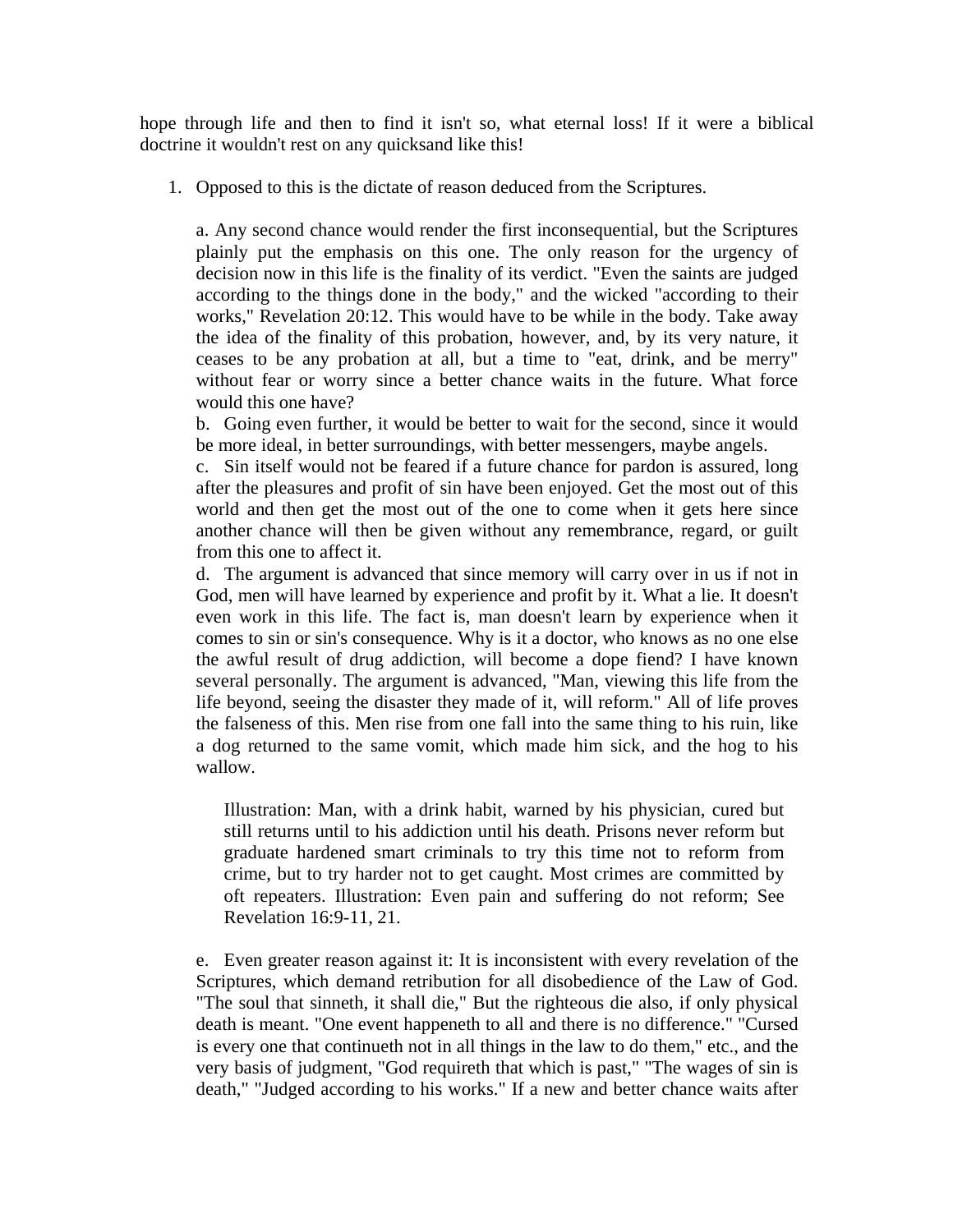death, where is the judgment at all? Where is any of sin's dread punishment? Consequences? Reaping? It is only a will-o-the-wisp, a bad dream without reality.

f. Why suffer the jeopardy of missionary work?

 2. Plain Scriptures against the theory of a second chance (besides the analogy of Scripture).

 Foremost is the story Jesus told in Luke 16, a story hated by all who wishfully desire a second chance after death, so they have spiritualized it away. The Russelites make Lazarus the Gentiles (Why? He was a Jew, too) and the rich man as the Jewish nation, but according to the Scriptures Israel is to be restored also. It is to be taken literally since it speaks of the common beliefs of Sheol held by Israel, and Christ would not be guilty of borrowing a belief that was a lie in order to teach a spiritual truth. Note what Dives wanted was not liberation (he never asked for that) but only alleviation. "Send Lazarus to cool my tongue." He can't - There is a great gulf fixed. Then "They which would pass from hence to you cannot," but that is only half of it - - "Neither can they pass to us that would come from thence." God fixed the gulf and made the statement - no matriculation. Further, the eternal state of punishment starts immediately after death.

 Note some Scriptures: Romans 2:6-11, Hebrews 9:27, John 8:21-24, "Ye shall die in your sins." It is plain that the church for 2,000 years has interpreted the church doctrine of punishment as determined by one's life on earth, and the finality of death as sealing one's eternal destiny. Coming to the Scriptures without preconceived notions, one cannot get from its urgent messages anything else but deciding now: "Today if ye will hear His voice," "Seek ye the Lord while He may be found"; etc. Lastly, Revelation 22:11, "He that is unjust let him be unjust still; and he which is filthy, let him be filthy still," eternal confirmation in holiness or filthiness - God's Final Word.

#### D. The Duration of Sin's Punishment (Eternal)

There are three classes of folks who try to teach that sin's punishment is not forever:

a. The Universal Restorationalist. Punishment can't be eternal since God is finally going to save all.

b. The Annihilationist. Punishment can't be eternal since God is going to finally annihilate (cause to cease completely) all those who fail the second chance, Advent Christian, Seventh-Day Adventist, and Russelites. Pastor Russell held it axiomatically that death always meant annihilate, hence he had to twist physical death to soul sleeping. But does it? "Let the dead bury their dead;" Let the annihilated while she lives; so destroy Jesus, "Destroy this body (Temple) and in three days I will raise it again," Perish John 3:16; but Peter - II Peter 3:6. Destroy, perish, etc., to destroy or ruin for original use.

c. Well-meaning, sentimental folks with more sentiment than theology, or love of the truth, like Cannon Farrar and many modernists. These all try to make the words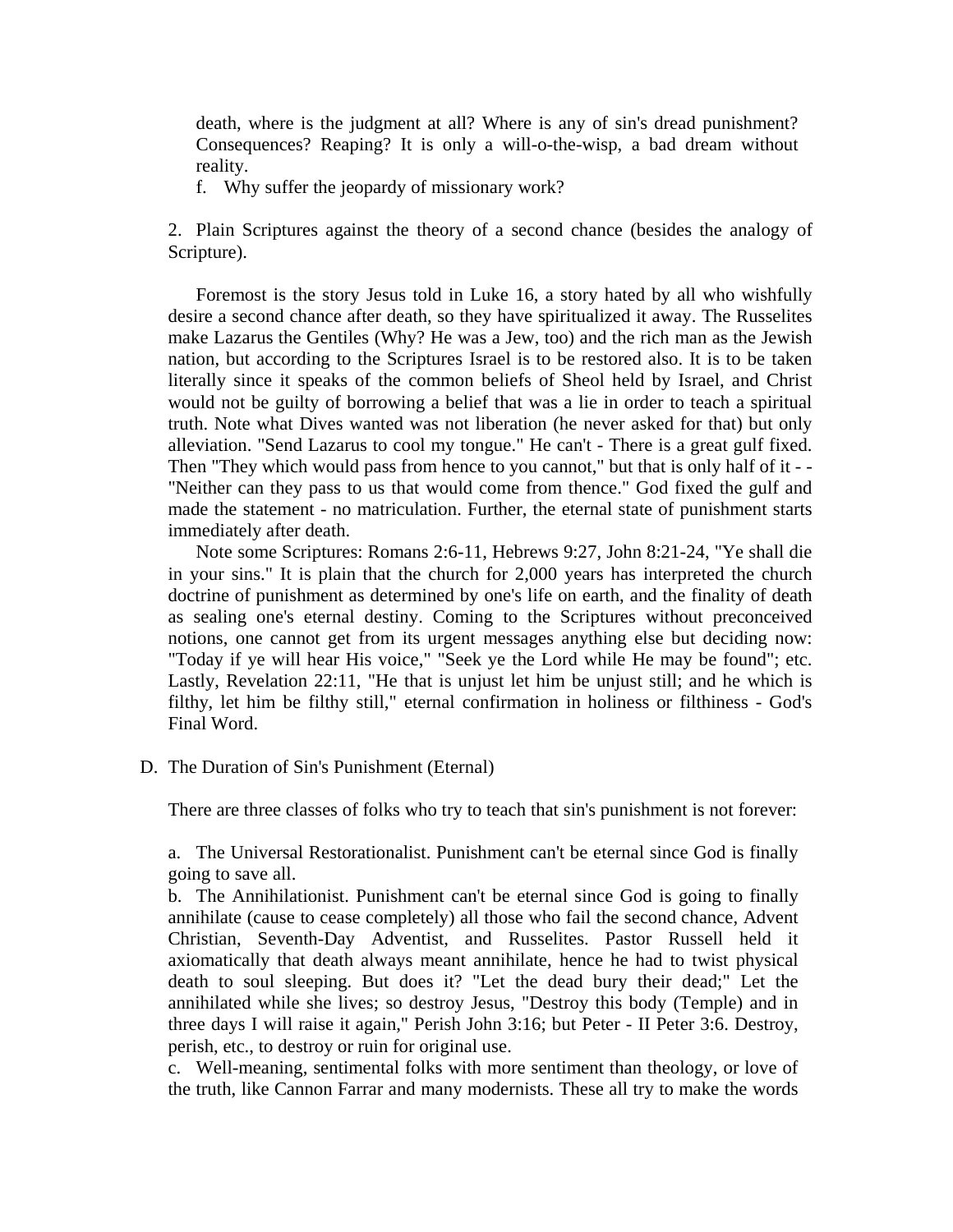used in the Bible, for eternal and everlasting, especially eon and aionios, to mean not duration, but quality alone. I wish we had the time to take the silly arguments they use to bolster their ideas.

 Origen of the third century was one of the first to start the idea that there are an infinite succession of aeons or ages, and that sinful souls may, at the last, in passing through these, become purified. He held it as a matter of pure speculation for He believed the Bible taught the endless punishment of the wicked, but in his speculations maintained that this was only from prudential reasons on the part of the Creator, for fear that if the whole truth were revealed, wicked men would wax too bold in their presumptions. They make the word eon and aionios to be "Age-Long" rather than the true meaning "eternal," so most recognize the plain teaching of the Bible on eternal punishment, but sentimentally hope God will give another chance, etc.

 First note that the Bible writers often do as we are forced to do - add "ages - to - ages" time to time to forcefully denote timeless - eternity. We will pass over the much of Hebrew, only to mention that they reduplicate 0lam, which means forever, as Nehemiah 9:5 - Lit. "From everlasting to everlasting;" Daniel 2:20; 7:18, "The saints...shall possess the kingdom forever, even forever and ever;" Then they added "adh" perpetuity," so Exodus 15:18, "The Lord shall reign forever and ever," Lit. - "To unbounded duration and perpetuity," then they pluralize Olam as Isaiah 26:4,- "Trust ye in the Lord Jehovah forever for in the Lord Jehovah is everlasting strength," Lit., "The rock of eternities."

 Note the Hebrew of Isaiah 45:17, "But Israel shall be saved in the Lord with an everlasting salvation (A salvation of unbounded durations). Ye shall not be ashamed nor confounded world without end (To the unbounded of perpetuity)."

 The most common word in the Greek is "eis tous aionas," Lit., "Unto the ages of the ages," Galatians 1:5, Ephesians 3:21. It occurs 21 times in the New Testament, 14 times in Revelations alone. Five of these describe God as living unto the ages of the ages, Revelation 1:18; Revelation 14:9-10; 10:6; 20:10; and of the righteous reigning forever and ever (Unto the ages of the ages) Revelation 22:5.

 Now certainly in all of these it means forever and ever or unto the ages of the ages, or plain forever, eternally, time without end. In this same book it is used of the sufferings and torments of the devil, the beast, and false prophet and of the wicked, Revelation 14:11; 19:3, and 20:10. The usage of the adjective derived from the foregoing noun, aionon, namely aionios is most of the time correctly translated in A.V., "eternal."

 Let us note the 67 times it occurs where it is not disputed at all. Fifty-one times it is used of "life and happiness of the saved," such as 44 times eternal life. It is used of everlasting habitations, eternal salvation, eternal inheritance, the everlasting kingdom, and God's eternal glory. There are two in respect to God's eternal glory, four of the gospel, the covenant, the Spirit, and the things not seen (where it is contrasted with the things seen, which are temporal). Seven times it is used of future punishment. G. Frederick Wright well asks, "They who deny that any of the words used of future punishment in Holy Scriptures express eternity, would do well to consider whether there is any way in which Almighty God could have expressed it which they would have accepted as meaning it."

 We could use many arguments but feel that they are superfluous. Here we could speak of the absolute oneness of voice in the early church for the first three hundred years